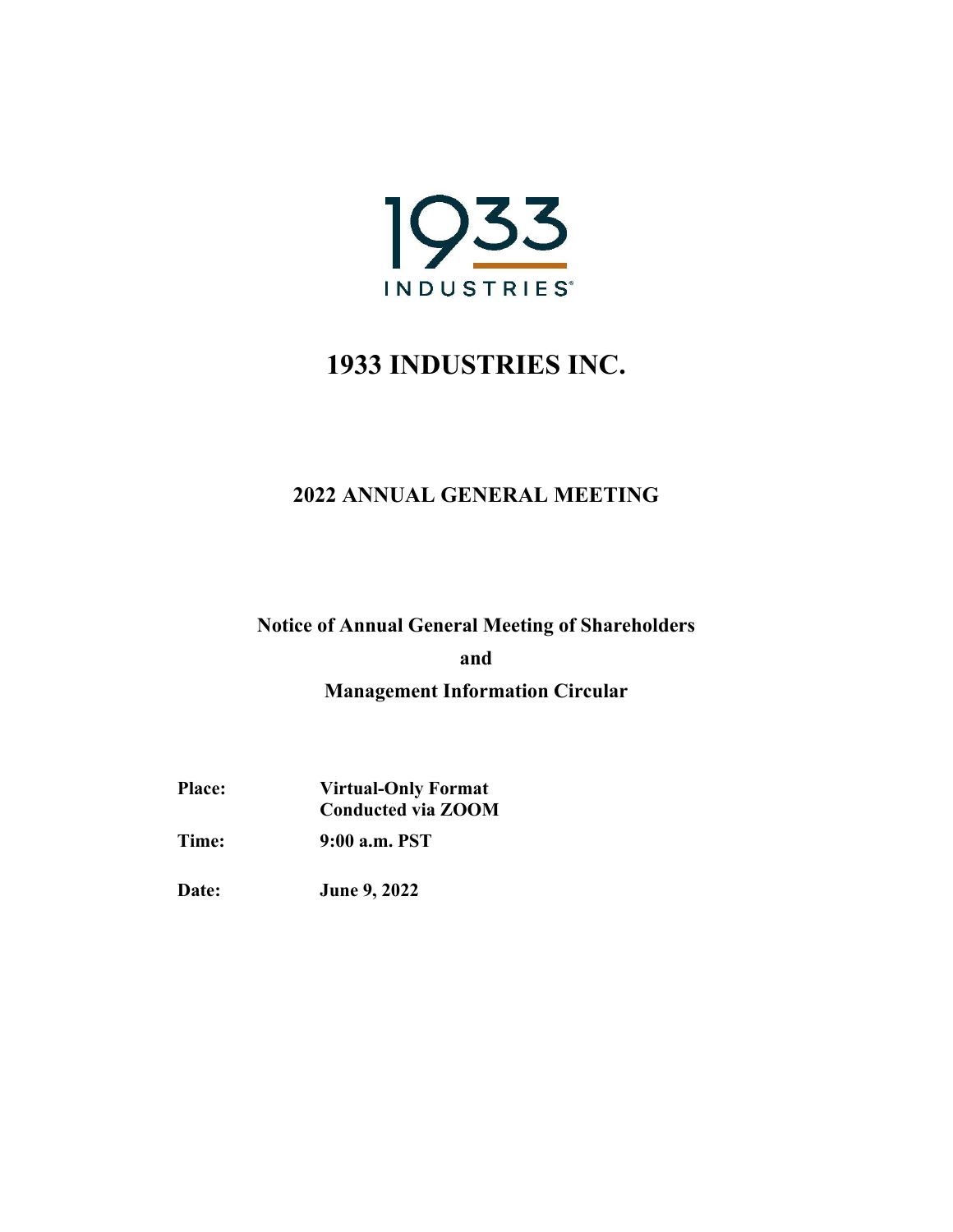

**CORPORATE DATA Head Office** 

Suite 300 – 1055 W. Hastings Street Vancouver, British Columbia CANADA V6E 2E9 Telephone: 604-684-6264 Web Site: www.1933industries.com

### **Directors**

Paul Rosen Brian Farrell D. Richard Skeith Lisa Capparelli Ranson Shepherd

### **Registrar & Transfer Agent**

ODYSSEY TRUST COMPANY ODYSSEY TRUST COMPANY United Kingdom Building Stock Exchange Tower  $323 - 409$  Granville Street  $1230 - 300$  5<sup>th</sup> Avenue SW Vancouver, British Columbia Calgary, Alberta<br>V6C 1T2 72P 3C4

### **Officers**

Paul Rosen, CEO and Chairman Brian Farrell, Interim CFO Caleb Zobrist, Executive VP Alexia Helgason, VP of Investor Relations Marion McGrath, Corporate Secretary

 $T2P$  3C4

### **Legal Counsel**

Shauna Hartman Armstrong Simpson 2080 – 777 Hornby Street Vancouver, British Columbia V6Z 1S4

### **Auditor**

MNP LLP Chartered Professional Accountants, 602, 1122 International Blvd., Burlington, ON L7L 6Z8

### **Stock Exchange Listings**

Canadian Securities Exchange (CSE) Symbol "TGIF.CN"

**OTCOB** Symbol "TGIFF"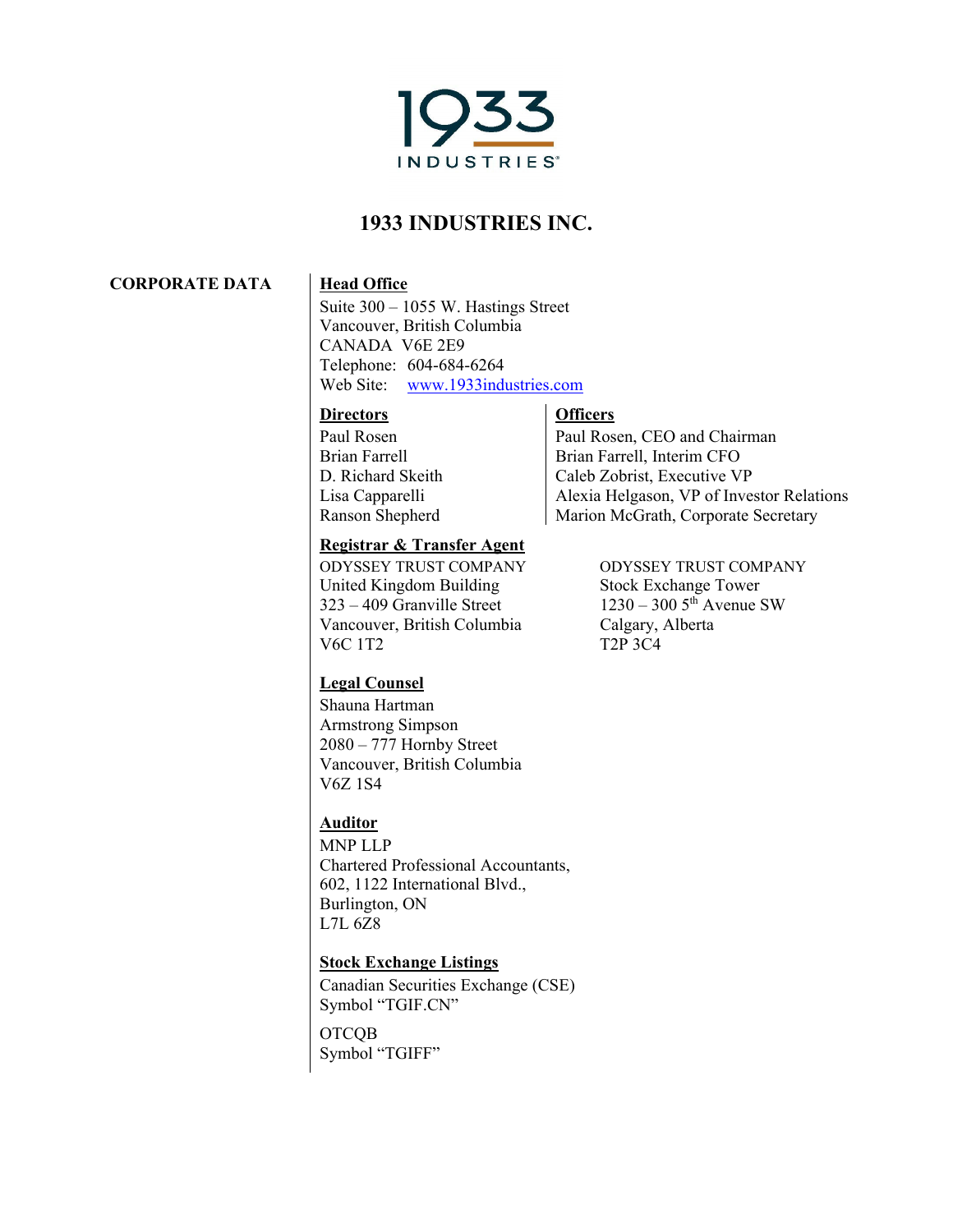Suite 300 – 1055 W. Hastings Street Vancouver, British Columbia Canada V6E 2E9

#### **NOTICE OF 2022 ANNUAL GENERAL MEETING OF SHAREHOLDERS**

**NOTICE IS HEREBY GIVEN** that the 2022 annual general meeting (the "Meeting") of the shareholders of **1933 INDUSTRIES INC.** (the "Company") will be held in a **virtual-only format conducted via Zoom**, on Thursday, June 9, 2022 at the hour of 9:00 a.m. (Vancouver time), for the following purposes:

- 1. To receive the audited consolidated financial statements of the Company for the fiscal year ended July 31, 2021 (with comparative statements relating to the preceding fiscal period) together with the report of the auditor thereon. See "*Financial Statements and MD&A*" in the Circular (as defined below);
- 2. To determine the number of directors to be elected to the board at five (5);
- 3. To elect directors. See "Election of Directors" in the Circular;
- 4. To confirm the appointment of the auditor of the Company by the board of directors and to appoint the auditor of the Company for the ensuing year and to authorize the board of directors of the Company to fix such auditor's remuneration. See "Appointment of Auditor" in the Circular;
- 5. To transact such further or other business as may properly come before the Meeting or any adjournment or adjournments thereof.

The details of all matters proposed to be put before the shareholders at the Meeting are set forth in the management information circular accompanying this Notice of Meeting. At the Meeting, shareholders will be asked to approve each of the foregoing items.

The directors of the Company have fixed April 25, 2022 as the record date for the Meeting (the "Record Date"). Only shareholders of record at the close of business on the Record Date are entitled to vote at the meeting or any adjournment or postponement thereof.

#### **IMPORTANT NOTICE**

In light of the ongoing public health concerns related to COVID-19, and based on government recommendations to avoid large gatherings, the Company will not be permitting attendance in person. Shareholders are urged to vote on the matters before the Meeting by proxy and to listen to the Meeting online. Registered shareholders or proxyholders representing registered shareholders participating in the Meeting virtually will be considered to be present in person at the Meeting for the purposes of determining quorum. Non-registered shareholders who have not duly appointed themselves as a proxyholder will be able to attend the Meeting as a guest, but will not be able to vote at the Meeting.

All shareholders are entitled to virtually attend the Meeting and vote proxy. The Board of Directors (the "**Board**") requests that all shareholders who will not be attending the Meeting read, date and sign the accompanying proxy and deliver it to Odyssey Trust Company ("**Odyssey**"). If a shareholder does not deliver a proxy to Odyssey, Attention: Proxy Department, (Vancouver Office), at 323 – 409 Granville Street, Vancouver, British Columbia, Canada, V6C 1T2 by 9:00 a.m. PST (Vancouver, British Columbia time) on Tuesday, June 7, 2022 or at Odyssey Trust Company (Calgary Office), 1230 - 300 5th Avenue SW, Calgary Alberta, T2P 3C4 by 10:00 a.m. MST (Calgary, Alberta time) on Tuesday, June 7, 2022 (or before 48 hours, excluding Saturdays, Sundays and holidays before any adjournment of the meeting at which the proxy is to be used) then the shareholder will not be entitled to vote at the Meeting by proxy. Internet voting can be completed at http://login.odysseytrust.com/pxlogin, and mailing voting can be completed at Odyssey Trust Company, Stock Exchange Tower, 1230 - 300 5th Avenue SW, Calgary AB, T2P 3C4. Only shareholders of record at the close of business on April 25, 2022 will be entitled to vote at the Meeting.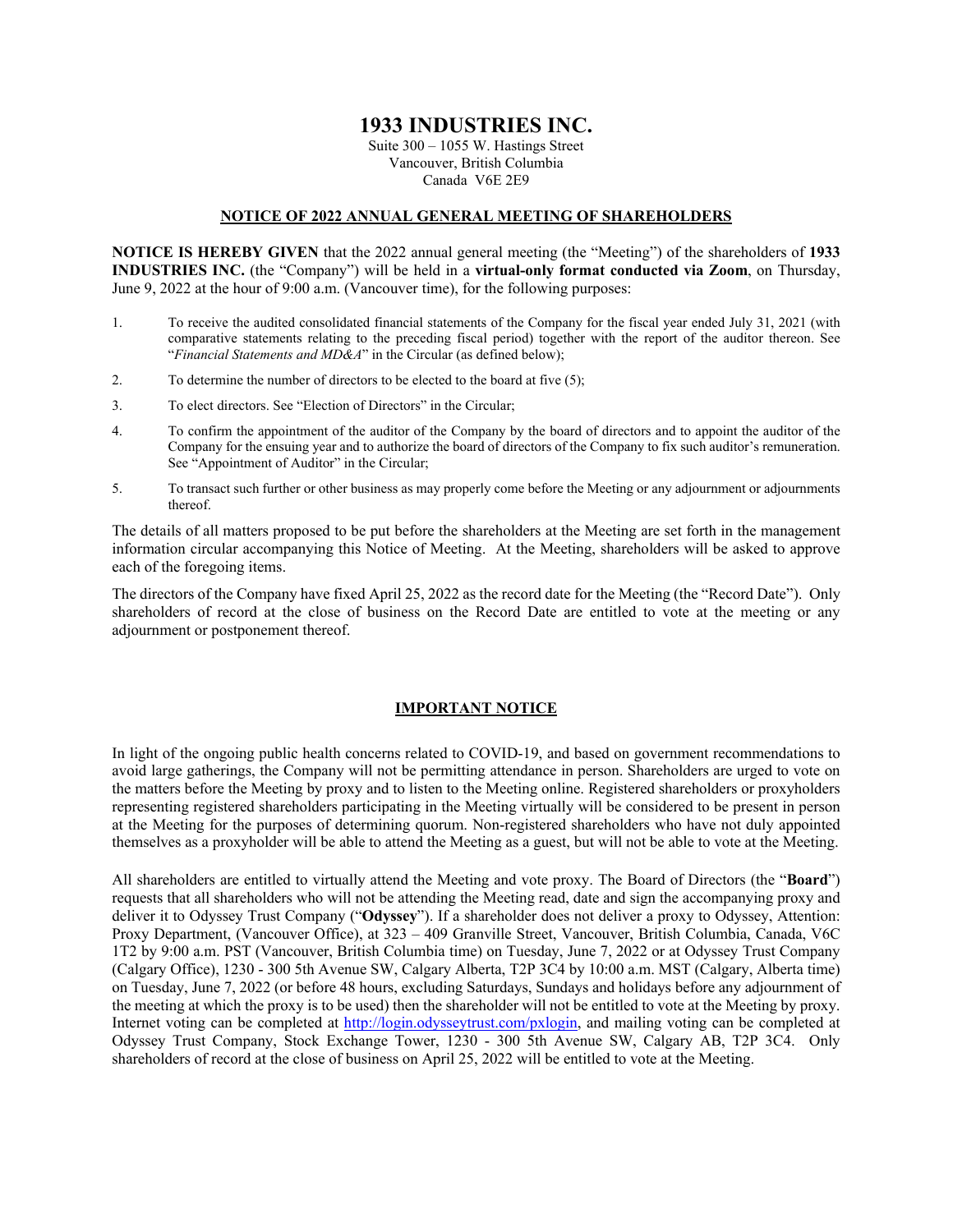If you are a non-registered shareholder, please follow the instructions from your bank, broker or other financial intermediary for instructions on how to vote your shares.

Shareholders will have two options to access the Meeting, being via teleconference or through the Zoom application, which requires internet connectivity. Registered shareholders wishing to view materials that may be presented by the Company's management will need to utilize the Zoom application but any shareholder may listen to the Meeting via teleconference.

Registered shareholders participating via teleconference will not be able to vote at the Meeting as the Company's scrutineer must take steps to verify the identity of registered shareholders.

In order to dial into the Meeting within Canada, shareholders will phone 1 778 907 2071 and enter the Meeting ID and Password noted below.

Outside of Canada, please find your local number: https://us02web.zoom.us/u/kbv1Y3LatR

In order to access the Meeting through Zoom, shareholders will need to download the application onto their computer or smartphone and then once the application is loaded, enter the Meeting ID and Password below or open the following link:

https://us02web.zoom.us/j/84828110202?pwd=ZU02b1E5alQ4T1puNG1ZKy9rM3Z5UT09

Meeting ID: **848 2811 0202** Password: **054392**

#### **Meeting Material**

This notice is accompanied by a management information circular (the "**Circular**") and a form of proxy, which together provide additional information relating to the matters to be dealt with at the Meeting.

DATED at Vancouver, British Columbia, this 25<sup>th</sup> day of April, 2022.

BY ORDER OF THE BOARD

*"Paul Rosen" (signed)* 

PAUL ROSEN, CEO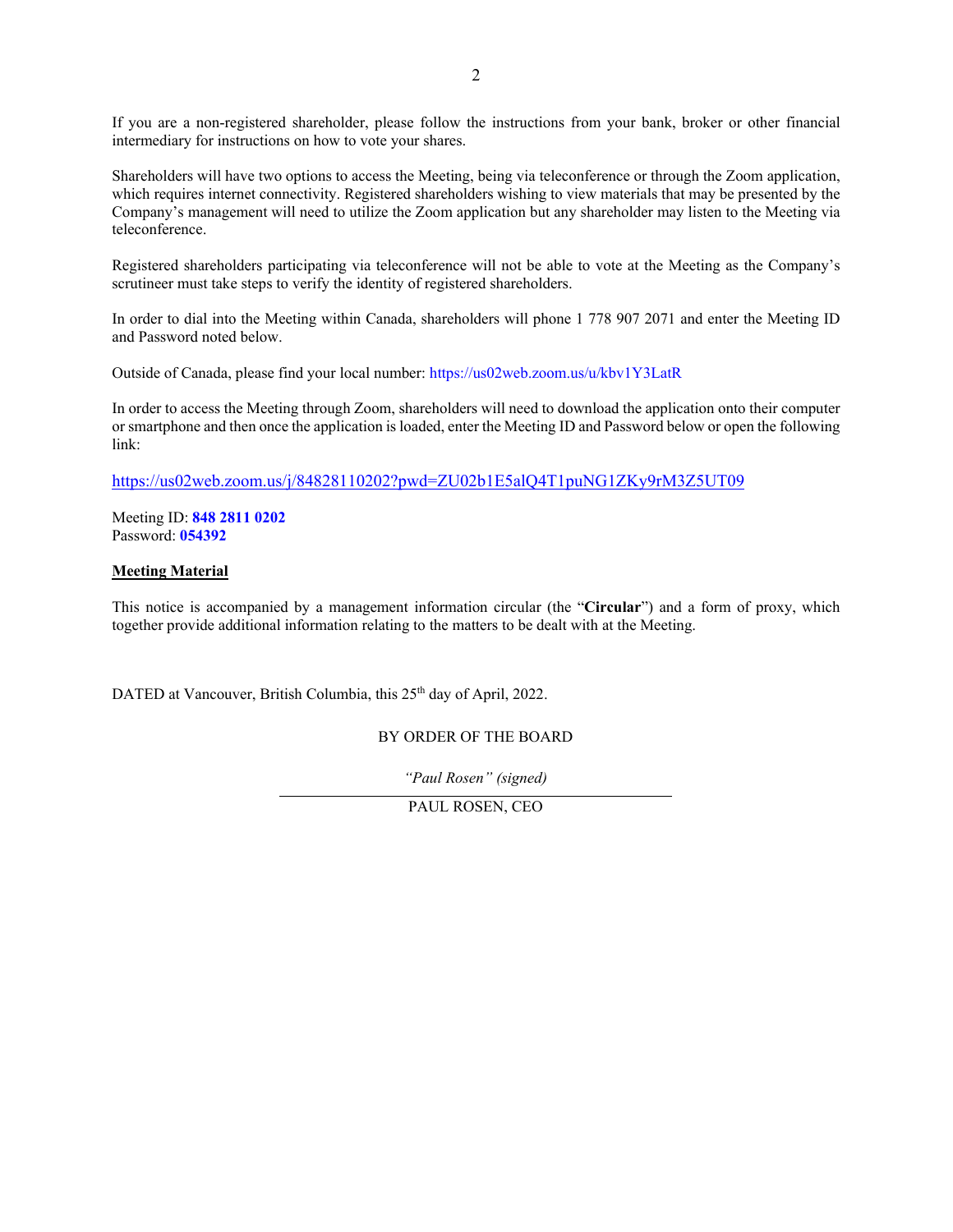Suite 300 – 1055 W. Hastings Street Vancouver, British Columbia Canada V6E 2E9 Tel: 604.684.6264

#### **MANAGEMENT INFORMATION CIRCULAR**

**For the 2022 Annual General Meeting to be held on June 9, 2022 (information is as at April 25, 2022, except as indicated)** 

#### **GENERAL PROXY INFORMATION AND CIRCULAR DISLOSURE**

#### **Persons Making the Solicitation**

**This Information Circular is being furnished in connection with the solicitation of proxies by the management of 1933 Industries Inc. (the "Company") for use at the annual general meeting (the "Meeting") of the holders of common shares in the capital of the Company (the "Shareholders") to be held in a virtual-only format via ZOOM on June 9, 2022, at 9:00 a.m. (Vancouver time) for the purposes set forth in the accompanying Notice of Meeting**. While it is expected that the solicitation of proxies will be primarily by mail, proxies may be solicited personally or by telephone by the regular employees of the Company at nominal cost. The Company may reimburse Shareholders' nominees or agents (including brokers holding shares on behalf of clients) for the cost incurred in obtaining authorization from their principals to execute proxies. All costs of solicitation will be borne by the Company. None of the directors of the Company have advised that they intend to oppose any action intended to be taken by management as set forth in this Information Circular.

#### **VIRTUAL MEETING**

**This year to mitigate risks the health and safety of the Company's shareholders, employees and other stakeholders, the Company will be holding its meeting in a virtual only format. Shareholders will have an equal opportunity to participate at the Meeting online regardless of geographic location. Registered shareholders and proxyholders will be able to attend the virtual meeting and vote. Non- registered shareholders who have not duly appointed themselves as proxyholder will be able to attend the virtual Meeting as a guest, but will not be able to vote at the Meeting. This is because the Company and its transfer agent, do not have a record of the non-registered shareholders, and, as a result, will have no knowledge of their shareholdings or entitlement to vote unless they appoint themselves as proxyholder. Please see** *"Appointment and Revocation of Proxy"* **below.** 

The Meeting will be held via the Zoom meeting platform. In order to access the Meeting, shareholders will have two options, being via teleconference or through the Zoom application, which requires internet connectivity. Registered shareholders wishing to view materials that may be presented by the Company's management will need to utilize the Zoom application but any shareholder may listen to the Meeting via teleconference. Registered shareholders participating via teleconference will not be able to vote at the Meeting as the Company's scrutineer must take steps to verify the identity of registered shareholders.

In order to dial into the Meeting within Canada, shareholders will phone 1 778 907 2071 and enter the Meeting ID and Password noted below.

Outside of Canada, please find your local number: https://us02web.zoom.us/u/kbv1Y3LatR

In order to access the Meeting through Zoom, shareholders will need to download the application onto their computer or smartphone and then once the application is loaded, enter the Meeting ID and Password below or open the following link:

https://us02web.zoom.us/j/84828110202?pwd=ZU02b1E5alQ4T1puNG1ZKy9rM3Z5UT09

Shareholders will have the option through the application to join the video and audio or simply view and listen.

Meeting ID: **848 2811 0202**

Password: **054392**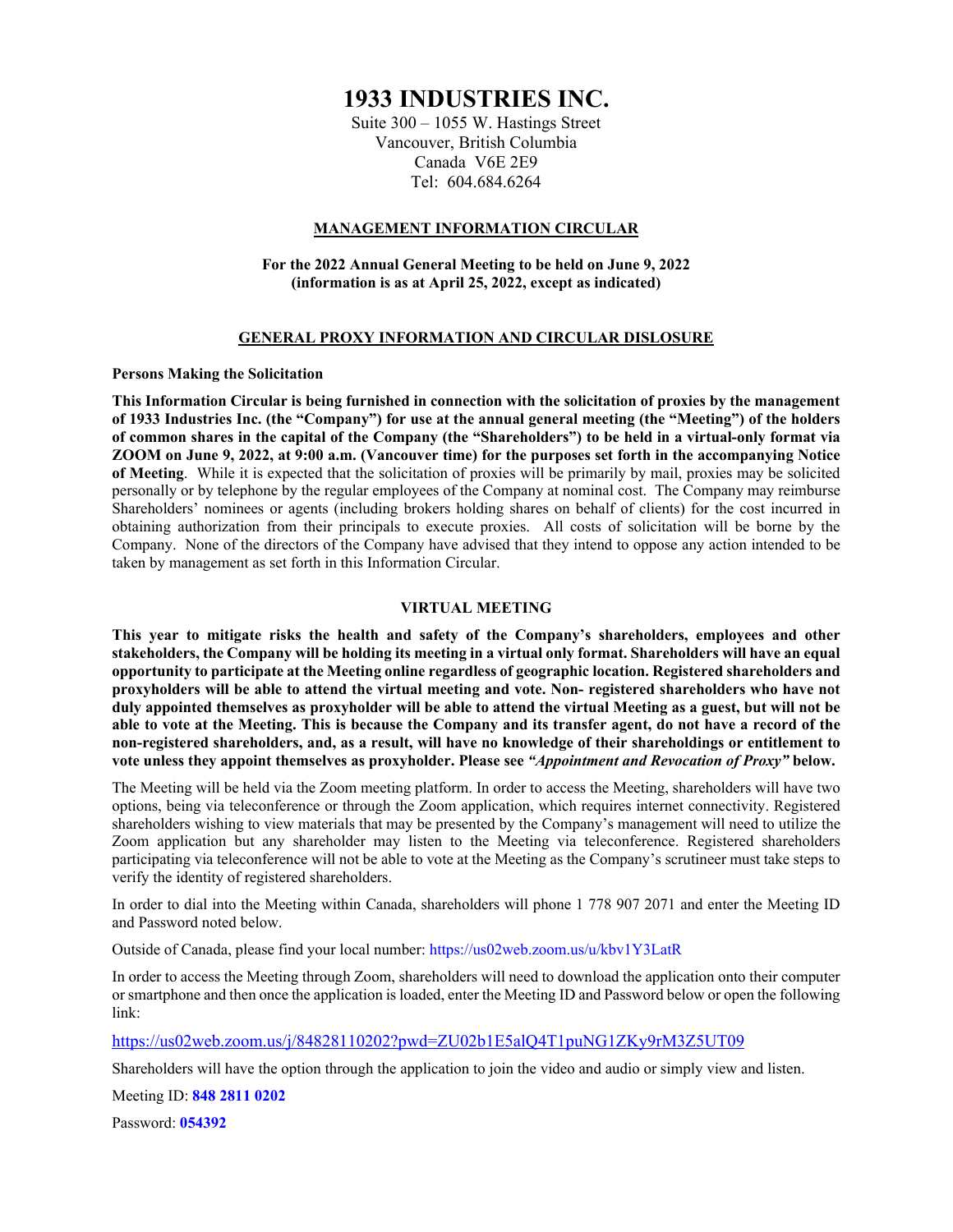It is the shareholders responsibility to ensure connectivity during the meeting and encourages its shareholders to allow sufficient time to log in to the Meeting before it begins.

#### **Appointment and Revocation of Proxies**

The individuals named in the accompanying form of proxy (the "Proxy") are directors or officers of the Company. **A SHAREHOLDER WISHING TO APPOINT SOME OTHER PERSON (WHO NEED NOT BE A SHAREHOLDER) TO ATTEND AND ACT FOR THE SHAREHOLDER AND ON THE SHAREHOLDER'S BEHALF AT THE MEETING HAS THE RIGHT TO DO SO, EITHER BY INSERTING SUCH PERSON'S NAME IN THE BLANK SPACE PROVIDED IN THE FORM OF PROXY AND STRIKING OUT THE TWO PRINTED NAMES, OR BY COMPLETING ANOTHER FORM OF PROXY**. A Proxy will not be valid unless the completed, dated and signed Proxy is received by Odyssey Trust Company at 323 – 409 Granville Street, Vancouver, British Columbia, Canada, V6C 1T2 by 9:00 a.m. (Vancouver time) on June 7, 2022 or if the Meeting is adjourned or postponed, not less than 48 hours (excluding Saturdays, Sundays and holidays) before the date to which the Meeting is adjourned or postponed. Internet voting can be completed at http://login.odysseytrust.com/pxlogin, and mailing voting can be completed at Odyssey Trust Company, Stock Exchange Tower, 1230 - 300 5th Avenue SW, Calgary AB, T2P 3C4

A Shareholder who has given a Proxy may revoke it by an instrument in writing executed by the Shareholder or by the Shareholder's attorney authorized in writing or, if the Shareholder is a corporation, by a duly authorized officer or attorney of the corporation, and delivered either to the registered office of the Company, at 2080 – 777 Hornby Street, Vancouver, British Columbia, V6Z 1S4, at any time up to and including the last business day preceding the day of the Meeting or any adjournment of it or to the Chairman of the Meeting on the day of the Meeting or any adjournment of it. A revocation of a Proxy does not affect any matter on which a vote has been taken prior to the revocation.

If you are a non-registered Shareholder, please follow the instructions from your bank, broker or other financial intermediary for instructions on how to revoke your voting instructions.

#### **Exercise of Discretion**

If the instructions in a Proxy are certain, the shares represented thereby will be voted on any poll by the persons named in the Proxy and, where a choice with respect to any matter to be acted upon has been specified in the Proxy, the shares represented thereby will, on a poll, be voted or withheld from voting in accordance with the specifications so made. **If you do not provide instructions in your Proxy, the persons named in the enclosed Proxy will vote your shares FOR the matters to be acted on at the Meeting.**

The persons named in the enclosed Proxy will have discretionary authority with respect to any amendments or variations of these matters or any other matters properly brought before the Meeting or any adjournment or postponement thereof, in each instance, to the extent permitted by law, whether or not the amendment or other item of business that comes before the Meeting is routine or contested. The persons named in the enclosed Proxy will vote on such matters in accordance with their best judgment. At the time of the printing of this Information Circular, the management of the Company knows of no such amendment, variation or other matter which may be presented to the Meeting.

#### **Advice to Non-Registered (Beneficial) Shareholders**

The information set out in this section is important to many Shareholders as a substantial number of Shareholders do not hold their shares in their own name.

#### **Only registered Shareholders or duly appointed proxyholders for registered Shareholders are permitted to vote at the Meeting. Most of the Shareholders of the Company are "non-registered" Shareholders because the shares they own are not registered in their names, but are instead registered in the name of the brokerage firm, bank or trust company through which they purchased the shares.**

More particularly, a person is not a registered Shareholder in respect of shares of the Company which are held on behalf of that person (the "Non-Registered Holder") but which are registered either (a) in the name of an intermediary (the "Intermediary") that the Non-Registered Holder deals with in respect of the shares (Intermediaries include, among others, banks, trust companies, securities dealers or brokers and trustees or administrators of self-administered RRSPs, RRIFs, RESPs and similar plans), or (b) in the name of a clearing agency (such as The Canadian Depository for Securities Limited) of which the Intermediary is a participant. In accordance with the requirements of National Instrument 54-101 *Communication with Beneficial Owners of Securities of a Reporting Issuer* ("NI 54-101") of the Canadian Securities Administrators, the Company has distributed copies of the Notice of Meeting, this Information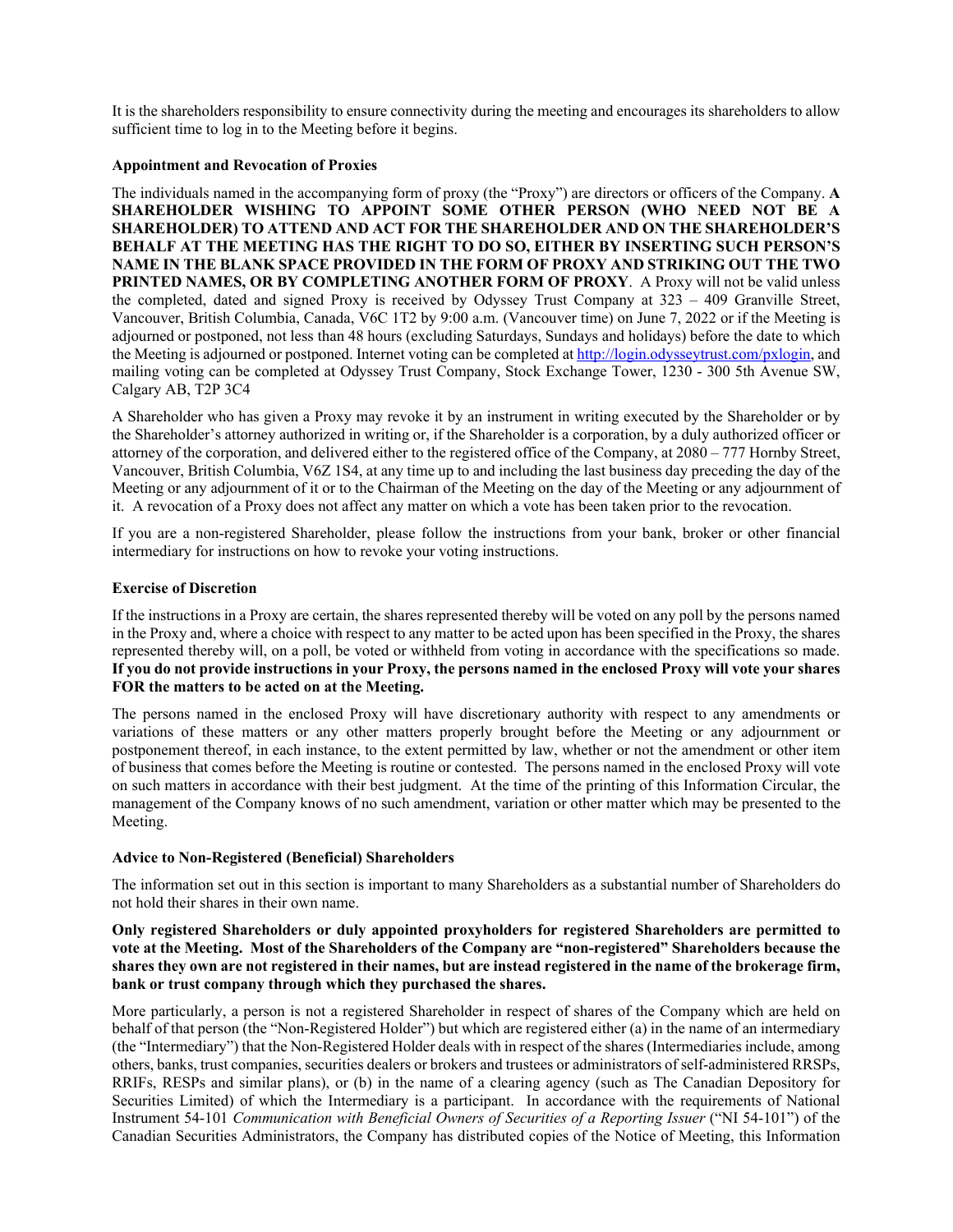Circular and the form of Proxy (collectively referred to as the "Meeting Materials") to the clearing agencies and Intermediaries for onward distribution to Non-Registered Holders.

Intermediaries are required to forward the Meeting Materials to Non-Registered Holders unless a Non-Registered Holder has waived the right to receive them. Very often, Intermediaries will use service companies (such as Broadridge Investor Communication Solutions) to forward the Meeting Materials to Non-Registered Holders. Generally, if you are a Non-Registered Holder and you have not waived the right to receive the Meeting Materials you will either:

- (a) be given a form of **proxy which has already been signed by the Intermediary** (typically by a facsimile stamped signature) which is restricted to the number of shares beneficially owned by you, but which is otherwise not complete. Because the Intermediary has already signed the proxy, this proxy is not required to be signed by you when submitting it. In this case, if you wish to submit a proxy you should otherwise properly complete the executed proxy provided and deposit it with **Odyssey Trust Company**, as provided above; or
- (b) more typically, a Non-Registered Holder will be given a voting instruction form which is not signed by the Intermediary, and which, when properly completed and signed by the Non-Registered Holder and **returned to the Intermediary or its service company**, will constitute voting instructions (often called a "proxy", "proxy authorization form" or "voting instruction form") which the Intermediary must follow. Typically, the voting instruction form will consist of a one page pre-printed form. Sometimes, instead of the one page printed form, the voting instruction form will consist of a regular printed proxy accompanied by a page of instructions that contains a removable label containing a bar-code and other information. In order for the proxy to validly constitute a voting instruction form, the Non-Registered Holder must remove the label from the instructions and affix it to the proxy, properly complete and sign the proxy **and return it to the**  Intermediary or its service company (not the Company or Odyssey Trust Company) in accordance with the instructions of the Intermediary or its service company.

In either case, the purpose of these procedures is to permit Non-Registered Holders to direct the voting of the shares that they beneficially own. If you are a Non-Registered Holder and you wish to vote at the Meeting in person as proxyholder for the shares owned by you, you should strike out the names of the management designated proxyholders named in the proxy authorization form or voting instruction form and insert your name in the blank space provided. **In either case, you should carefully follow the instructions of your Intermediary, including when and where the proxy, proxy authorization or voting instruction form is to be delivered.** 

The materials with respect to the Meeting are being sent to both registered Shareholders and Non-Registered Holders who have not objected to the Intermediary through which their shares are held disclosing ownership information about themselves to the Company ("NOBOs"). If you are a NOBO, and the Company or its agent has sent these materials to you, your name and address and information about your holdings of securities have been obtained in accordance with applicable securities regulatory requirements from the Intermediary on your behalf.

If you are a Non-Registered Holder who has objected to the Intermediary through which your shares are held disclosing ownership information about you to the Company (an "OBO"), you should be aware that the Company does not intend to pay for Intermediaries to forward the materials with respect to the Meeting, including proxies or voting information forms, to OBOs and therefore an OBO will not receive the materials with respect to the Meeting unless that OBO's Intermediary assumes the cost of delivery.

#### **NOTICE AND ACCESS**

In November 2012, the Canadian Securities Administrators announced the adoption of regulatory amendments to securities laws governing the delivery of proxy-related materials by public companies. As a result, public companies are now permitted to advise their shareholders of the availability of all proxy-related materials on an easily accessible website, rather than mailing physical copies of the materials.

The Company has elected to use the notice and access procedure described in NI 54-101 and National Instrument 51-102 *Continuous Disclosure Obligations* ("**NI 51-102**") to distribute its proxy-related materials to the Registered and Beneficial Shareholders. The Company will not use procedures known as "stratification" in relation to the use of the Notice-and-Access Provisions, meaning that both registered and Beneficial Shareholders will be mailed a notification of availability of Meeting materials directing them to those websites where they can access the Information Circular and other relevant information (the "**Notice-and- Access Notification**"). If you receive the Notice-and-Access Notification and would like to receive a paper copy of the Information Circular and other relevant information,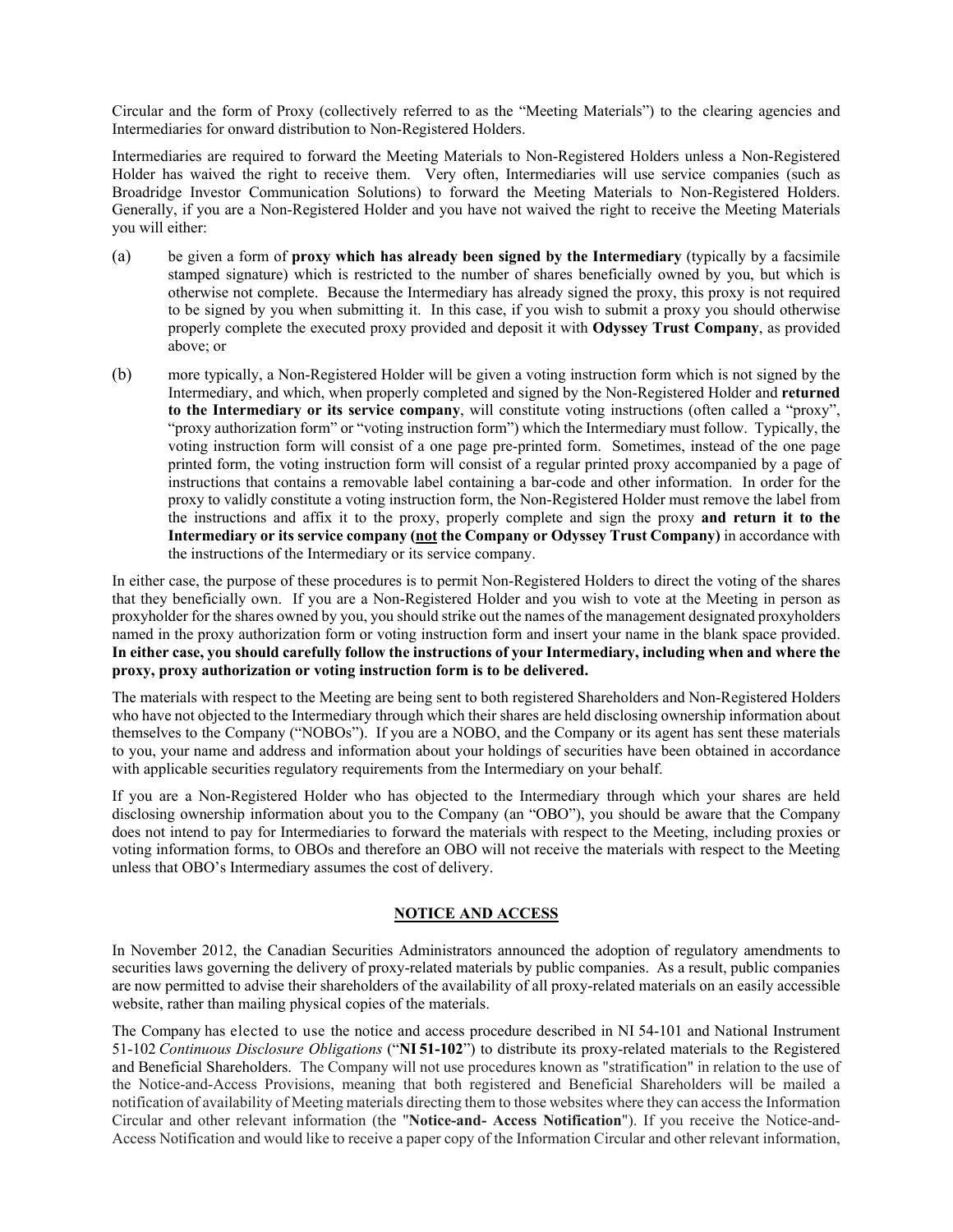please follow the instructions printed on the Notice-and-Access Notification and the materials will be mailed to you. All materials will be forwarded to shareholders at the Company's expense. To receive a paper copy of this Information Circular and other relevant information, requests by shareholders may be made up to one year from the date the Information Circular was filed on System for Electronic Document Analysis and Retrieval ("**SEDAR**") at www.sedar.com.

The Company anticipates that notice-and-access will directly benefit the Company through the reduction in postage and printing costs. The Company believes that notice-and-access is also environmentally responsible to the extent that it decreases the large volume of paper documents generated by printing proxy related materials. Shareholders with questions about notice-and-access can call Odyssey Trust Company toll free at 1-888-290-1175 or email proxy@odysseytrust.com.

#### **INTEREST OF CERTAIN PERSONS OR COMPANIES IN MATTERS TO BE ACTED UPON**

Other than as disclosed elsewhere in this Information Circular, none of the current directors or executive officers, no proposed nominee for election as a director, none of the persons who have been directors or executive officers since the commencement of the last completed financial year and no associate or affiliate of any of the foregoing persons has any material interest, direct or indirect, by way of beneficial ownership of securities or otherwise, in any matter to be acted upon at the Meeting, with the exception of the ratification and approval of the Company's stock option plan.

#### **RECORD DATE AND QUORUM**

The board of directors (the "**Board"**) of the Company have fixed the record date for the Meeting at the close of business on April 25, 2022, (the "**Record Date**"). Shareholders of common shares the Company of record as at the Record Date are entitled to receive notice of the Meeting and to vote those shares included in the list of shareholders entitled to vote at the Meeting prepared as at the Record Date, except to the extent that any such shareholder transfers any shares after the Record Date and the transferee of those shares establishes that the transferee owns the shares and demands, not less than ten days before the Meeting, that the transferee's name be included in the list of shareholders entitled to vote at the Meeting, in which case such transferee shall be entitled to vote such shares at the Meeting.

Under the Company's current Articles, the quorum for the transaction of business at the Meeting consists of shareholders, present in person or represented by proxy, who in the aggregate hold at least 10% of the voting rights attached to issued common shares entitled to be voted at the Meeting.

#### **VOTING SECURITIES AND PRINCIPAL HOLDERS OF VOTING SECURITIES**

The authorized capital of the Company consists of an unlimited number of common shares without nominal or par value ("common shares") and an unlimited number of preferred shares issuable in series. As at the Record Date, there were 450,699,319, common shares issued and outstanding, each carrying the right to one vote. Common shares of the Company are listed on the Canadian Securities Exchange (the "CSE") under the trading symbol "TGIF"

Only shareholders of record of common shares at the close of business on the Record Date, who either personally attend the Meeting or who have completed and delivered a form of proxy in the manner and subject to the provisions described above shall be entitled to vote or to have their common shares voted at the Meeting.

As at April 25, 2022, to the knowledge of the directors and senior officers of the Company, and based on the Company's review of the records maintained by Odyssey Trust Company, electronic filings with System for Electronic Document Analysis and Retrieval (SEDAR) and insider reports filed with System for Electronic Disclosure by Insiders (SEDI), no person owns, directly or indirectly, or exercises control or direction over, shares carrying more than 10% of the voting rights attached to all outstanding shares of the Company.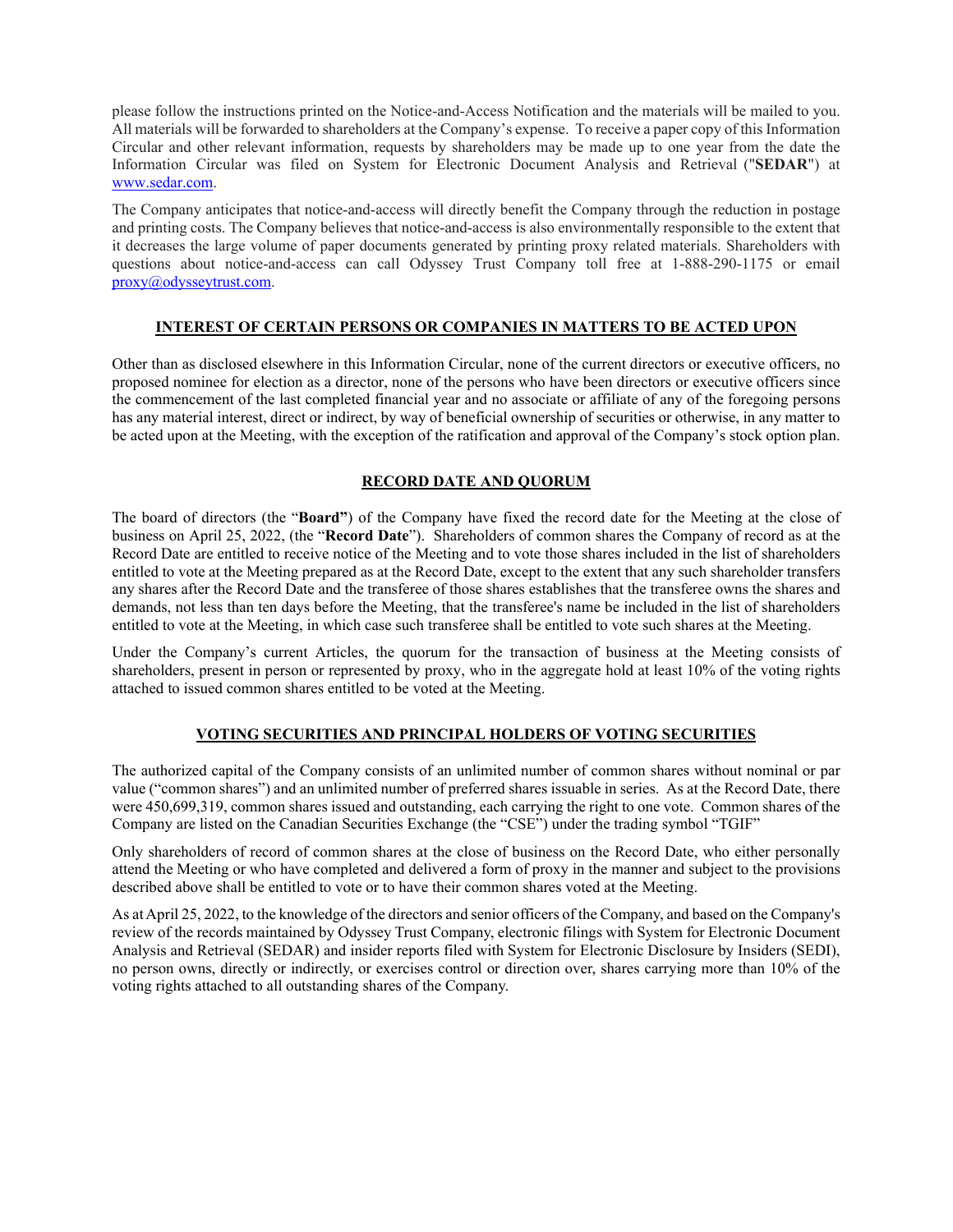#### **INDEBTEDNESS OF DIRECTORS, EXECUTIVE OFFICERS AND SENIOR OFFICERS**

No person who is or at any time during the most recently completed financial year was a director, executive officer or senior officer of the Company, no proposed nominee for election as a director of the Company (the "Board of Directors" or the "Board'), and no associate of any of the foregoing persons has been indebted to the Company or its subsidiaries at any time since the commencement of the Company's last completed financial year. No guarantee, support agreement, letter of credit or other similar arrangement or understanding has been provided by the Company at any time since the beginning of the most recently completed financial year with respect to any indebtedness of any such person.

#### **INTEREST OF INFORMED PERSONS IN MATERIAL TRANSACTIONS**

Other than as disclosed herein, since the beginning of the Company's last financial year, no "informed person" of the Company (including a director, officer or individual or corporation that beneficially owns or controls 10% or more of the issued and outstanding voting securities of the Company), proposed nominee for election as a director of the Company ("proposed director"), or any associate or affiliate of any informed person or proposed director, has any material interest, direct or indirect in any transaction or any proposed transaction which has materially affected or would materially affect the Company or any of its subsidiaries. See "Interest of Certain Persons or Companies in the Matters to be Acted Upon".

#### **MANAGEMENT CONTRACTS**

The management functions of the Company and its subsidiaries are primarily performed by the directors and executive officers of the Company, and not to any substantial degree by any other person with whom the Company has contracted.

#### **STATEMENT OF EXECUTIVE COMPENSATION**

For the purpose of this information circular:

"Named Executive Officers or NEOs" means:

- (a) the CEO of the Company;
- (b) the CFO of the Company;
- (c) each of the Company's three most highly compensated executive officers, or the three most highly compensated individuals acting in a similar capacity, other than the CEO and CFO, at the end of the most recently completed financial year whose total compensation was, individually, more than \$150,000;
- (d) any additional individuals for whom disclosure would have been provided under paragraph (i) above except that the individual was not serving as an executive officer of the Company, nor in a similar capacity, as at the end of the most recently completed financial year end.

As of July 31, 2021, the Company had four "Named Executive Officers", namely Paul Rosen, CEO, Patricia Kaelin, CFO (former), Caleb Zobrist, Executive VP and Eugene Ruiz, President (former). Subsequent to July 31, 2021, Ms. Kaelin has left the Company. See "Director and Named Executive Officer-Compensation" table notes

#### **Director and Named Executive Officer Compensation**

The following table (presented in accordance with National Instrument Form 51-102F6V, is a summary compensation (excluding compensation securities) paid, payable, awarded, granted, given or otherwise provided, directly or indirectly, to the directors and NEOs for each of the Company's two most recently completed financial years ended July 31, 2021 and 2020.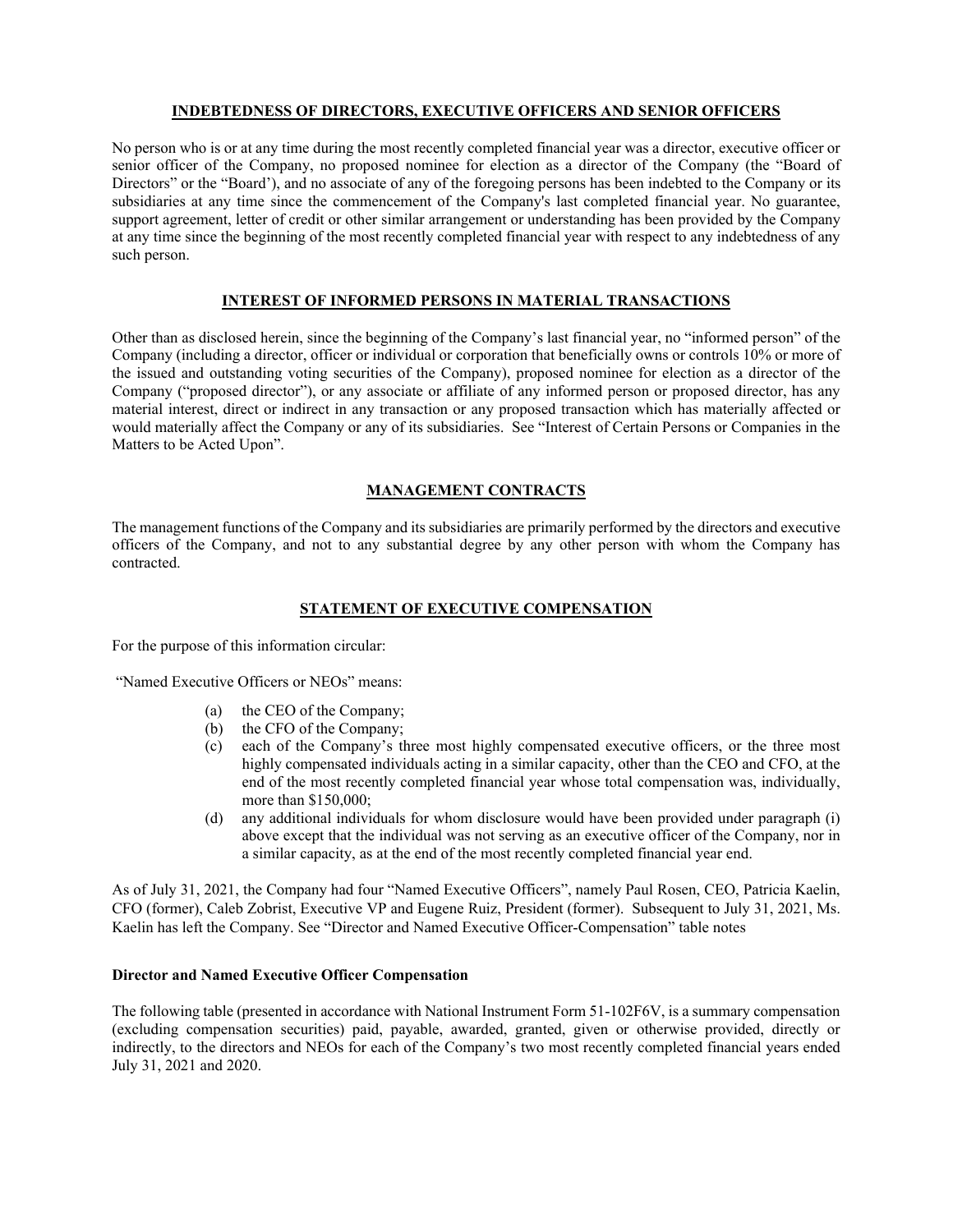| Table of compensation excluding compensation securities          |      |                                                                   |                     |                                        |                                        |                                              |                                     |  |
|------------------------------------------------------------------|------|-------------------------------------------------------------------|---------------------|----------------------------------------|----------------------------------------|----------------------------------------------|-------------------------------------|--|
| Name<br>and<br>position                                          | Year | Salary,<br>consulting<br>fee.<br>retainer or<br>commission<br>(S) | <b>Bonus</b><br>(S) | Committee<br>or meeting<br>fees<br>(S) | Value of<br>perquisites<br><b>(\$)</b> | Value of all<br>other<br>compensation<br>(S) | <b>Total</b><br>compensation<br>(S) |  |
| Paul Rosen <sup>(4)</sup>                                        | 2021 | 227,750                                                           | n/a                 | n/a                                    | n/a                                    | n/a                                          | 227,750                             |  |
| CEO and Director                                                 | 2020 | 227,450                                                           | n/a                 | n/a                                    | n/a                                    | n/a                                          | 227,450                             |  |
| Patricia Kaelin <sup>(2)</sup>                                   | 2021 | 223,695                                                           | n/a                 | n/a                                    | n/a                                    | n/a                                          | 223,695                             |  |
| Former CFO                                                       | 2020 | 235,836                                                           | n/a                 | n/a                                    | n/a                                    | n/a                                          | 236,836                             |  |
| Caleb Zobrist <sup>(11)</sup> ,                                  | 2021 | 247,443                                                           | n/a                 | n/a                                    | n/a                                    | n/a                                          | 247,443                             |  |
| <b>Executive VP</b>                                              | 2020 | 260,872                                                           | n/a                 | n/a                                    | n/a                                    | n/a                                          | 260,872                             |  |
| D. Richard Skeith <sup>(14)</sup>                                | 2021 | 17,500                                                            | n/a                 | n/a                                    | n/a                                    | n/a                                          | 17,500                              |  |
| Director                                                         | 2020 | 17,500                                                            | n/a                 | n/a                                    | n/a                                    | n/a                                          | 17,500                              |  |
| Brian Farrell <sup>(2)(13)</sup> ,<br>Interim CFO and Director   | 2021 | 23,500                                                            | n/a                 | n/a                                    | n/a                                    | n/a                                          | 23,500                              |  |
|                                                                  | 2020 | 23,500                                                            | n/a                 | n/a                                    | n/a                                    | n/a                                          | 23,500                              |  |
| Lisa Capparelli <sup>(5)</sup>                                   | 2021 | 13,157                                                            | n/a                 | n/a                                    | n/a                                    | n/a                                          | 13,157                              |  |
| Director                                                         | 2020 | 16,081                                                            | n/a                 | n/a                                    | n/a                                    | n/a                                          | 16,081                              |  |
| Mark Baynes <sup>(6)</sup><br>Director                           | 2021 | 13,157                                                            | n/a                 | n/a                                    | n/a                                    | n/a                                          | 13,157                              |  |
|                                                                  | 2020 | 16,081                                                            | n/a                 | n/a                                    | n/a                                    | n/a                                          | 16,081                              |  |
| Terry Taouss <sup>(12)</sup><br>Former Director and Non-         | 2021 | 49,500                                                            | n/a                 | n/a                                    | n/a                                    | n/a                                          | 49,500                              |  |
| Executive Chairman                                               | 2020 | 82,009                                                            | n/a                 | n/a                                    | n/a                                    | n/a                                          | 82,009                              |  |
| Eugene Ruiz <sup>(3)</sup>                                       | 2021 | 247,443                                                           | n/a                 | n/a                                    | n/a                                    | n/a                                          | 247,443                             |  |
| Former President                                                 | 2020 | 173,958                                                           | n/a                 | n/a                                    | n/a                                    | n/a                                          | 173,958                             |  |
| Stephen Radusch <sup>(7)</sup>                                   | 2021 | n/a                                                               | n/a                 | n/a                                    | n/a                                    | n/a                                          | n/a                                 |  |
| Former CFO                                                       | 2020 | 35,736.61                                                         | n/a                 | n/a                                    | n/a                                    | n/a                                          | 35,736.61                           |  |
| Christopher Rebentisch <sup>(8)</sup><br>Former CEO and Director | 2021 | n/a                                                               | n/a                 | n/a                                    | n/a                                    | n/a                                          | n/a                                 |  |
|                                                                  | 2020 | 8,571                                                             | n/a                 | n/a                                    | n/a                                    | n/a                                          | 8,571                               |  |
| Brayden R. Sutton <sup>(9)</sup> ,<br>Former President, CEO,     | 2021 | n/a                                                               | n/a                 | n/a                                    | n/a                                    | n/a                                          | n/a                                 |  |
| Chairman and Director                                            | 2020 | Nil                                                               | n/a                 | n/a                                    | n/a                                    | n/a                                          | Nil                                 |  |
| Cameron Watt <sup>(10)</sup> ,                                   | 2021 | n/a                                                               | n/a                 | n/a                                    | n/a                                    | n/a                                          | n/a                                 |  |
| Former Director and<br>Executive VP                              | 2020 | Nil                                                               | n/a                 | n/a                                    | n/a                                    | n/a                                          | Nil                                 |  |

**Table of compensation excluding compensation securities** 

**Notes:** 

<sup>1</sup>. The value of perquisites and benefits, if any, for each Named Executive Officer was less than the lesser of \$50,000 and 10% of the total annual salary and bonus.

2. Patricia Kaelin was appointed Chief Financial Officer of the Company on July 3, 2020 and resigned as CFO of the Company on October 1, 2021. Following Ms. Kaelin's resignation, Brian Farrell was appointed Interim Chief Financial Officer of the Company.

3. Eugene Ruiz was appointed President on June 15, 2020 and ceased on January 31, 2021.

4. Paul Rosen was appointed Chief Executive Officer on June 15, 2020 and Director on September 1, 2020. Subsequent to July 31, 2020 Mr. Rosen was also appointed Chairman of the Company.

5. Lisa Capparelli was appointed Director on January 23, 2020.

6. Mark Baynes was appointed Director on January 23, 2020. Subsequently to the fiscal year ended July 31, 2021, Mr. Baynes tendered his resignation as Director of the Company on February 15, 2022.

7. Stephen Radusch was appointed Chief Financial Officer on June 17, 2019. On July 3, 2020 Mr. Radusch ceased to be CFO.

8. Christopher Rebentisch was appointed Director and COO (USA) on September 17, 2018; and CEO on May 29, 2019. Mr. Rebentisch ceased to be CEO and COO (USA) on June 14, 2020 and as a Director on June 16, 2020.

9. Brayden Sutton was appointed CEO and President on May 15, 2017, Director on June 11, 2017 and Chairman on May 3, 2019. Mr. Sutton ceased to be CEO on May 29, 2019 and President on June 5, 2019. On January 23, 2020, Mr. Sutton ceased to be Chairman and Director.

10. Cameron Watt was appointed Executive VP on November 3, 2017. On February 5, 2018, Mr. Watt ceased to be Executive VP but was appointed a Director. On January 23, 2020, Mr. Watt ceased to be a Director.

11. Caleb Zobrist was appointed Executive Vice president of the Company on June 5, 2019.

12. Terry Taouss was appointed Director on May, 30, 2019 and Non-Executive Chairman on January 23, 2020. Mr. Taouss ceased to be a Director and Non-Executive Chairman of the Company on January 29, 2021.

13. Brian Farrell was appointed Director on March 15, 2018. Mr. Farrell is a member of the Audit Committee.

14. D. Richard Skeith was appointed Director on November 23, 2015. Mr. Skeith is a member of the Audit Committee.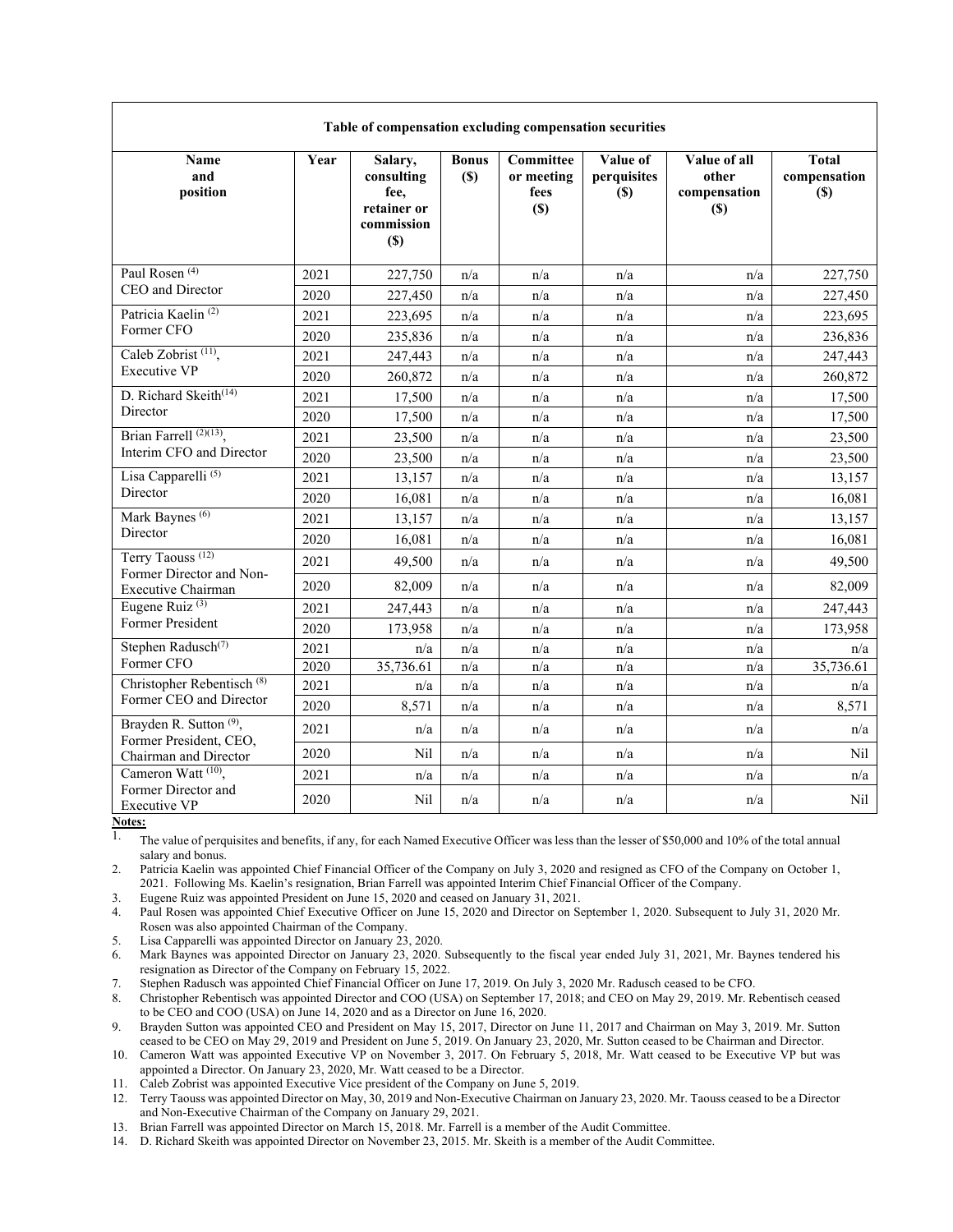#### **External Management Companies**.

Except as described under the heading "Employment, Consulting and Management Agreements" below, none of the NEOs or directors of the Company have been retained or employed by an external management company which has entered into an understanding, arrangement or agreement with the Issuer to provide executive management services to the Issuer, directly or indirectly.

#### **Stock Options and Other Compensation Securities**

The following table, discloses all compensation securities granted or issued to each NEO or director by the Issuer or its subsidiaries in the year ended July 31, 2021, for services provided or to be provided, directly or indirectly to the Issuer or any of its subsidiaries:

| <b>Compensation Securities</b>                                               |                                      |                                                                                                                  |                                               |                                                             |                                                                                                   |                                                                                             |                       |
|------------------------------------------------------------------------------|--------------------------------------|------------------------------------------------------------------------------------------------------------------|-----------------------------------------------|-------------------------------------------------------------|---------------------------------------------------------------------------------------------------|---------------------------------------------------------------------------------------------|-----------------------|
| <b>Name</b><br>and<br>position                                               | Type of<br>compensatio<br>n security | Number of<br>compensation<br>securities.<br>number of<br>underlying<br>securities, and<br>percentage of<br>class | Date<br>of<br>issue<br><sub>or</sub><br>grant | Issue,<br>conversion<br>or exercise<br>price<br><b>(\$)</b> | <b>Closing</b><br>price of<br>security or<br>underlying<br>security on<br>date of<br>grant<br>(S) | <b>Closing</b><br>price of<br>security or<br>underlying<br>security at<br>year end<br>$(s)$ | <b>Expiry</b><br>date |
| Paul Rosen.<br>CEO and Director                                              | <b>Stock Options</b>                 | 10,000,000                                                                                                       | Nov. 9, 2020                                  | \$0.10                                                      | \$0.08                                                                                            | \$0.09                                                                                      | Nov. 8, 2025          |
| Patricia Kaelin.<br>Former CFO                                               | <b>Stock Options</b>                 | $500,000^{(2)}$                                                                                                  | Aug. 7, 2020                                  | \$0.075                                                     | \$0.06                                                                                            | \$0.09                                                                                      | Aug. 6, 2025          |
| D. Richard Skeith,<br>Director                                               | <b>Stock Options</b>                 | 250,000                                                                                                          | Nov. 9, 2020                                  | \$0.10                                                      | \$0.08                                                                                            | \$0.09                                                                                      | Nov. 8, 2025          |
| Brian Farrell.<br>Interim CFO and Director                                   | <b>Stock Options</b>                 | 250,000                                                                                                          | Nov. 9, 2020                                  | \$0.10                                                      | \$0.08                                                                                            | \$0.09                                                                                      | Nov. 8, 2025          |
| Lisa Capparelli,<br>Director                                                 | <b>Stock Options</b>                 | 250,000                                                                                                          | Nov. 9, 2020                                  | \$0.10                                                      | \$0.08                                                                                            | \$0.09                                                                                      | Nov. 8, 2025          |
| Mark Baynes,<br>Director                                                     | <b>Stock Options</b>                 | $250,000^{(4)}$                                                                                                  | Nov. 9, 2020                                  | \$0.10                                                      | \$0.08                                                                                            | \$0.09                                                                                      | Nov. 8, 2025          |
| Alexia Helgason,<br>VP of Investor Relations                                 | <b>Stock Options</b>                 | 200,000                                                                                                          | Nov. 9, 2020                                  | \$0.10                                                      | \$0.08                                                                                            | \$0.09                                                                                      | Nov. 8, 2025          |
| <b>Terry Taouss</b><br>Former Director and Non-<br><b>Executive Chairman</b> | <b>Stock Options</b>                 | $750,000^{(3)}$                                                                                                  | Nov. 9, 2020                                  | \$0.10                                                      | \$0.08                                                                                            | \$0.09                                                                                      | Jan. 29, 2024         |
| Eugene Ruiz<br>Former President                                              | <b>Stock Options</b>                 | $7,000,000^{(1)}$                                                                                                | Aug. 7, 2020                                  | \$0.075                                                     | \$0.06                                                                                            | \$0.09                                                                                      | Aug. 6, 2025          |

**Notes:** 

1. Eugene Ruiz was granted 7,000,000 stock options which were exercisable at a price of \$0.075 expiring on August 6, 2025, however due to Mr. Ruiz's departure from the Company, these options have been cancelled as per the terms of the Company's Stock Option Plan.

2. Due to Ms. Kaelin's resignation from the Company, these options terminated on December 30, 2021, in accordance with the terms of the Company's Stock Option Plan.

3. Due to Mr. Taouss's resignation from the Company, these options were cancelled as per the terms of the Company's Stock Option Plan.

4. Subsequent to July 31, 2021, Mark Baynes resigned from the Company, these options will terminate on May 16, 2022, in accordance with the terms of the Company's stock option Plan.

The following table discloses the total amount of compensation securities held by the NEOs and directors as at the Company's financial year ended July 31, 2021.

| <b>Name and Position</b>        | Number of<br><b>Options</b> | <b>Vesting Provisions</b>                                      |
|---------------------------------|-----------------------------|----------------------------------------------------------------|
| Paul Rosen                      | 10,000,000                  | n/a                                                            |
| CEO and Director                |                             |                                                                |
| Patricia Kaelin, <sup>(2)</sup> | 500,000                     | $1/3$ of the Optioned Shares on August 7, 2021, 2022 and 2023. |
| Former CFO                      |                             |                                                                |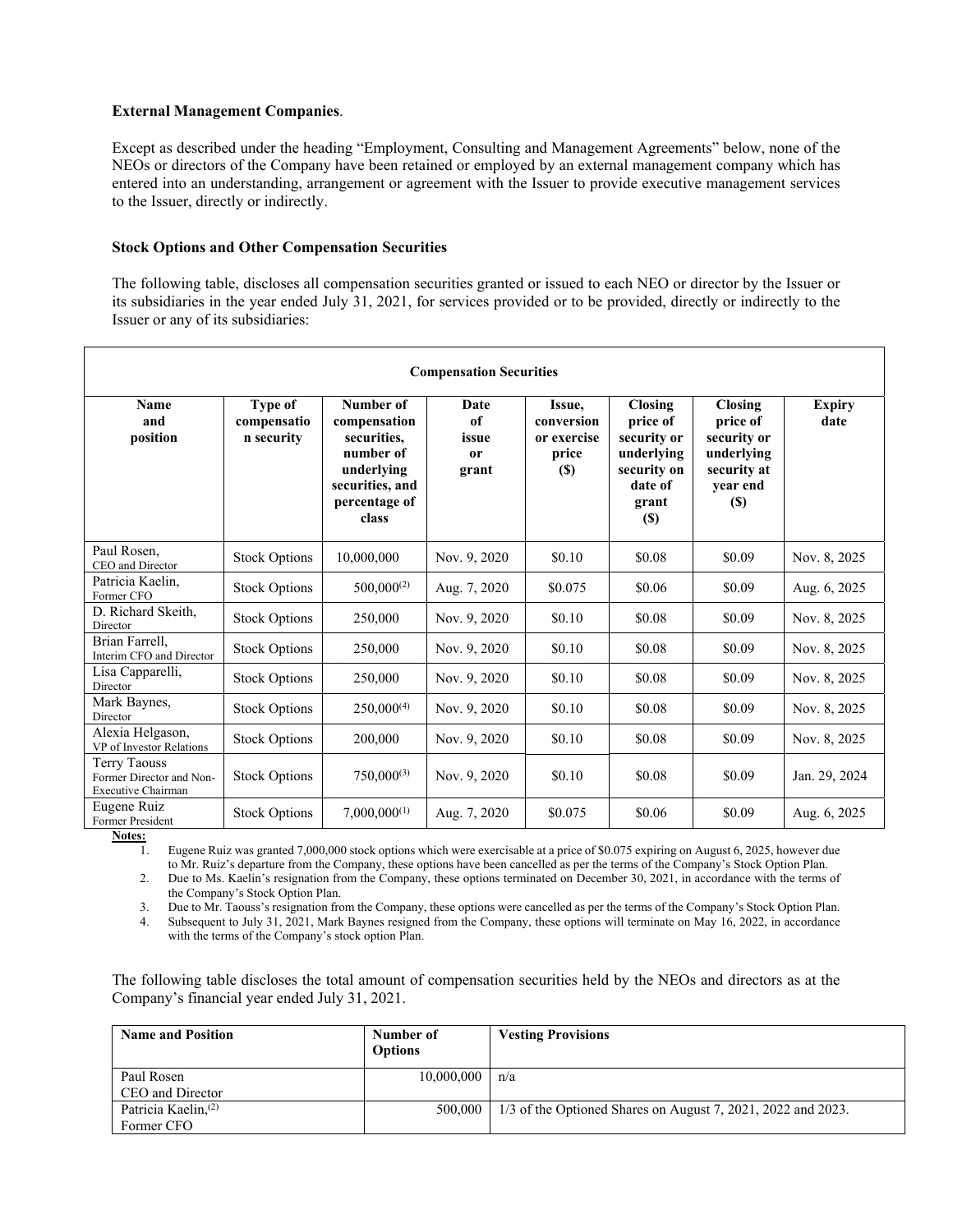| Caleb Zobrist,                      | 250,000   | 1/3 of the Optioned Shares on October 5, 2018, 2019 and 2020.                        |
|-------------------------------------|-----------|--------------------------------------------------------------------------------------|
| Executive VP                        | 750,000   | $1/3$ of the Optioned Shares on August 16, 2019, 2020 and 2021.                      |
| D. Richard Skeith,                  | 250,000   | 1/3 of the Optioned Shares on November 9, 2020, 2021 and 2022.                       |
| Director                            |           |                                                                                      |
| Brian Farrell,                      | 250,000   | 1/3 of the Optioned Shares on November 9, 2020, 2021 and 2022.                       |
| Interim CFO and Director            |           |                                                                                      |
| Lisa Capparelli,                    | 250,000   | 1/3 of the Optioned Shares on November 9, 2020, 2021 and 2022.                       |
| Director                            |           |                                                                                      |
| Mark Baynes, <sup>(2)</sup>         | 250,000   | 1/3 of the Optioned Shares on November 9, 2020, 2021 and 2022.                       |
| Director                            |           |                                                                                      |
| Terry Taouss, <sup>(1)</sup>        | 250,000   | $1/3$ of the Optioned Shares on August 16, 2019, 2020 and 2021.                      |
| Former Director and Non-Executive   |           |                                                                                      |
| Chairman                            | 500,000   | $1/3$ of the Optioned Shares on February 26, 2020, 2021 and 2022.                    |
| Eugene Ruiz, $(1)$                  | 7,000,000 | 1/3 of the Optioned Shares on June 15, 2021, 2022 and 2023.                          |
| Former President                    |           |                                                                                      |
| Brayden R. Sutton, $(2)$            | 1,000,000 | 1/3 of the Optioned Shares on October 5, 2018, 2019 and 2020.                        |
| Former President, CEO, Chairman and |           |                                                                                      |
| Director                            | 750,000   | $1/3$ of the Optioned Shares on August 16, 2019, 2020 and 2021.                      |
| Cameron Watt, $(2)$                 |           |                                                                                      |
| Former Director and VP of Business  | 750,000   | 1/3 of the Optioned Shares on February 15, 2018, June 16, 2018 and<br>June 16, 2019. |
|                                     | 300,000   |                                                                                      |
| Development                         |           | 1/3 of the Optioned Shares on October 5, 2018, 2019 and 2020.                        |
|                                     | 250,000   | $1/3$ of the Optioned Shares on August 16, 2019, 2020 and 2021.                      |

**Notes:** 

1. These options have been cancelled due to cessation of services.

2. These options were cancelled subsequent to the financial year ended July 31, 2021.

No compensation securities were exercised by the NEO's or directors for the year ended July 31, 2021.

#### **Stock Option Plans and Other Incentive Plans**

The only incentive plan maintained by the Company is the Stock Option Plan.

The Stock Option Plan was approved by the Shareholders at the Company's annual general meeting held on February 1, 2018.

#### **Employment, Consulting and Management Agreements**

Other than as described below, as of the date of this Circular, the Company does not have any employment contracts, agreements or arrangements with the NEO's and directors to compensate them in the event of their resignation, retirement, termination or in the event of a change of control of the Company.

#### *Paul Rosen, Chairman, Chief Executive Officer and Director*

The Company entered into an executive employment agreement with Mr. Rosen, as Chief Executive Officer of the Company (the "CEO Agreement") on June 15, 2020, as amended on June 1, 2021. Under the CEO Agreement, Mr. Rosen is entitled to (i) an annual salary of CAD\$300,000 per year, as may be adjusted by the Board from time to time (the "**Base Salary**"), (ii) standard benefits made available by the Company to its executives, (iii) reimbursement for all reasonable travelling and other expenses incurred in connection with the executive's duties, (iv) three (3) weeks paid annual vacation in accordance with the Company's vacation policy, as may be adjusted by the Company from time to time and (v) participation in the Stock Option Plan, along with an initial option grant to the executive for the right to purchase an aggregate of ten million (10,000,000) Common Shares of the Company at the market price on the date of approval by the Board of Directors, such shares to vest immediately. The Company may at any time without "Just Cause" as that term is defined in the CEO Agreement, terminate the CEO Agreement by paying to Mr. Rosen the amount of the unpaid annual salary owing up to and including the date of termination and all outstanding vacation pay and expense reimbursement (less in each, applicable tax withholdings and deductions). In the event of a change of control, the Company can also terminate the CEO Agreement with Mr. Rosen, within 60 days of such change of control, by providing Mr. Rosen with 30 days' notice and paying Mr. Rosen the amount of the unpaid annual salary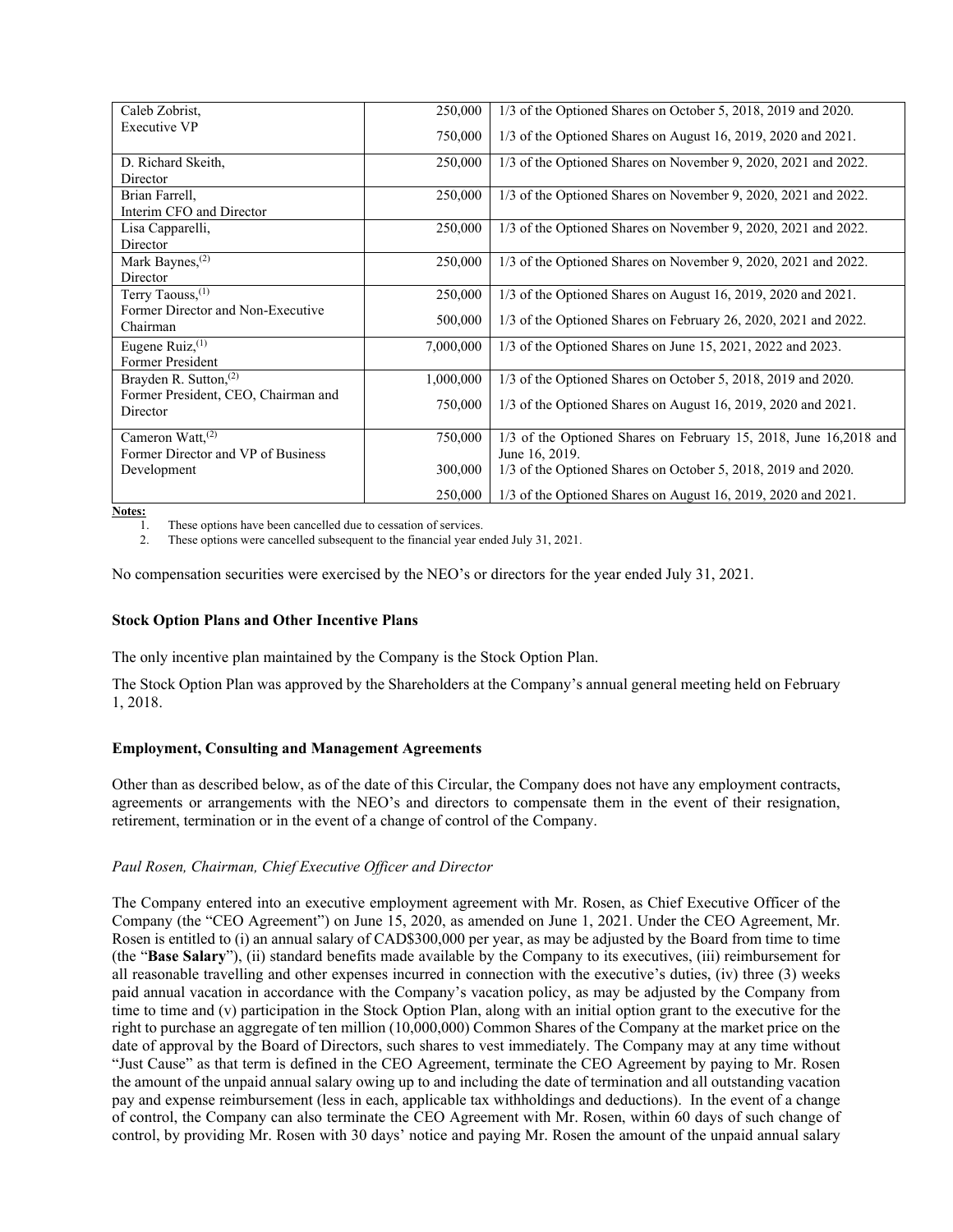owing up to and including the date of termination and all outstanding vacation pay and expense reimbursement (less in each, applicable tax withholdings and deductions).

#### *Caleb Zobrist, Executive VP and US General Counsel*

The Company, through its wholly-owned subsidiary, 1933 Management Services Inc., a Nevada corporation, entered into an Executive Employment Agreement with Caleb Zobrist (the "VP Agreement") on June 5, 2019, to provide those services that are normally expected of an Executive Vice President and US General Counsel in consideration of a base annual salary of US\$180,000 per year (payable in 12 month equal installments) and an initial grant of 500,000 incentive stock options (granted). Additionally, if the VP Agreement is terminated by the Company without Cause (as defined in the VP Agreement), or the Executive terminates the VP Agreement following an event constituting Good Reason (as defined in the VP Agreement), provided that it has given notice to the Company of such event within forty-five (45) days of its occurrence and the Company has failed to cure such event within thirty (30) days following receipt of such notice, then Mr. Zobrist will receive a severance payment in an amount equal to twelve (12) month's salary, payable in one lump sum. Additionally, in the event of a Qualifying Termination (as defined in the VP Agreement) within eighteen (18) months following a Change in Control (as defined in the VP Agreement), during which the VP Agreement was in effect, Mr. Zobrist will receive a severance payment, payable immediately in a lump sum, in an amount equal to twelve (12) month's salary, and if the Company's equity awards are assumed in the Change in Control, accelerated vesting of the number of the then-unvested Company stock option shares.

#### **Oversight and Description of Director and Named Executive Officer Compensation**

The Board of Directors considers and determines all compensation matters for the NEO's and directors. The objective of the Company's compensation arrangements is to compensate the executive officers for their services to the Company at a level that is both in line with the Company's fiscal resources and competitive with companies at a similar stage of development.

The Company compensates its executive officers based on their skill, qualifications, experience level, level of responsibility involved in their position, the existing stage of development of the Company, the Company's resources, industry practice and regulatory guidelines regarding executive compensation levels.

At this time, the Company does not have a formal compensation program with specific performance goals or similar conditions.

Executive compensation is based upon the need to provide a compensation package that will allow the Company to attract and retain qualified and experienced executives, balanced with a pay-for-performance philosophy. The stock option plan will continue to be used to provide share-purchase options to executives. The share-purchase options are granted in consideration of the level of responsibility of the executive as well as his or her impact to the longer-term operating performance of the Company. In determining the number of options to be granted to the executive officers, the Board takes into account the number of options, if any, previously granted to each executive officer and the exercise price of any outstanding options to ensure that such grants are in accordance with the policies of the Canadian Securities Exchange, and closely align the interests of the executive officers with the interests of the Company's shareholders.

#### **Pension Disclosure**

The Issuer does not have any pension or retirement plan which is applicable to the NEOs or directors. The Issuer has not provided compensation, monetary or otherwise, to any person who now or previously has acted as an NEO of the Issuer, in connection with or related to the retirement, termination or resignation of such person, and the Issuer has provided no compensation to any such person as a result of a change of control of the Issuer.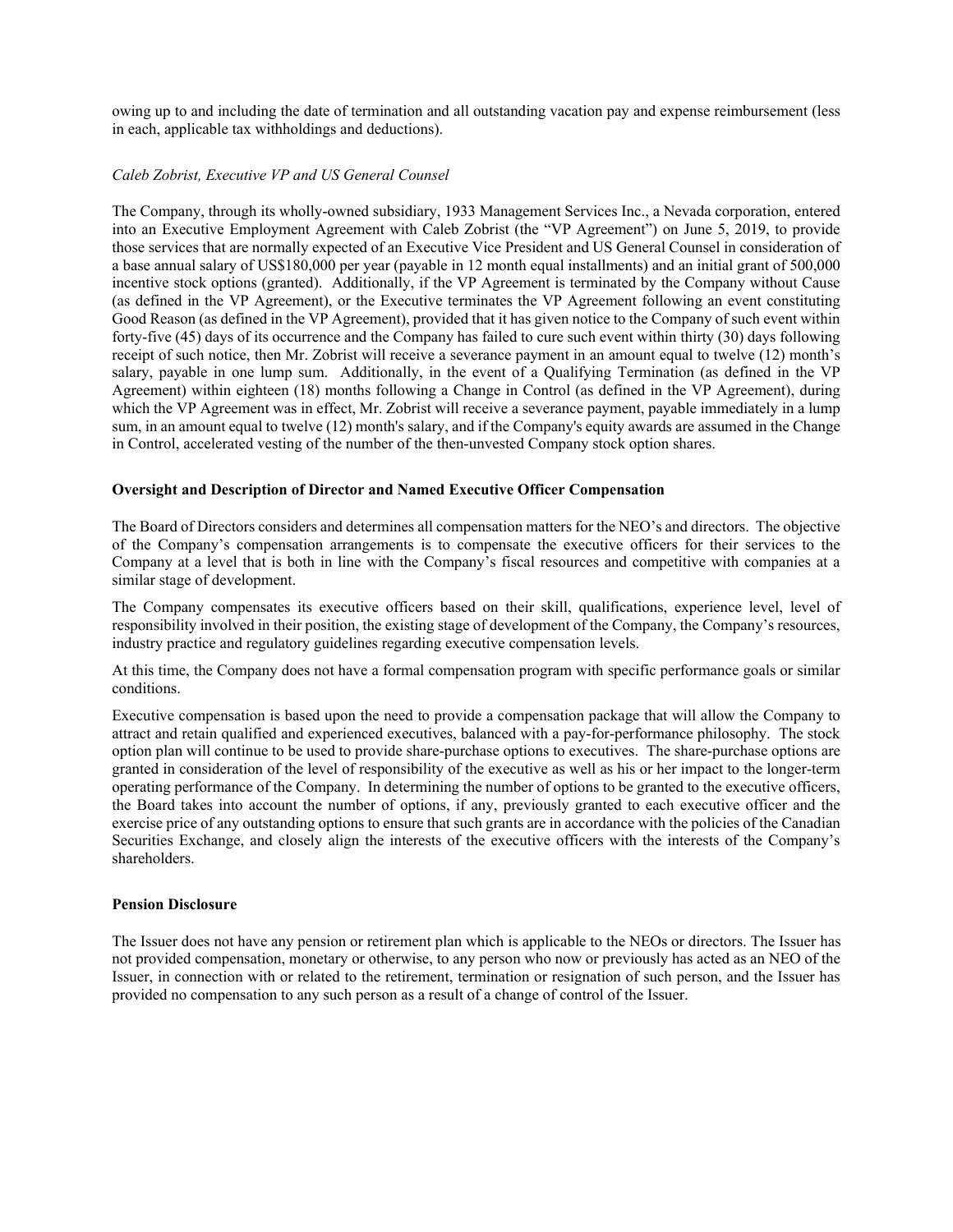#### **Authorized for Issuance under Equity Compensation Plans**

The following table sets out details of all the Company's equity compensation plans as of July 31, 2021, being the end of the Company's most recently completed financial year. The Company's equity compensation plan consists of its Stock Option Plan.

| <b>Plan Category</b>                                             | Number of securities to be.<br>issued upon exercise of<br>outstanding options,<br>warrants and rights<br>(a) | Weighted-average<br>exercise price of<br>outstanding options,<br>warrants and rights<br>(b) | <b>Number of securities</b><br>remaining available for<br>future issuance under<br>equity compensation<br>plans, excluding<br>securities reflected in<br>column (a)<br>$\left( \mathrm{c}\right)$ |
|------------------------------------------------------------------|--------------------------------------------------------------------------------------------------------------|---------------------------------------------------------------------------------------------|---------------------------------------------------------------------------------------------------------------------------------------------------------------------------------------------------|
| Equity compensation plans<br>approved by security holders        | 17,180,000                                                                                                   | \$0.20                                                                                      | 36,852,665                                                                                                                                                                                        |
| Equity compensation plans<br>not approved by security<br>holders | None                                                                                                         | N/A                                                                                         | N/A                                                                                                                                                                                               |
| <b>TOTAL</b>                                                     | 17,180,000                                                                                                   | \$0.20                                                                                      | 36,852,665                                                                                                                                                                                        |

Notes:

(1) As at July 31, 2021, being the Company's last completed financial year, at which time 540,326,653 Common Shares and 17,180,000 Options were issued and outstanding.

#### **STATEMENT OF CORPORATE GOVERNANCE**

#### **Corporate Governance**

Corporate governance relates to the activities of the Board of Directors (the "Board"), the members of which are elected by and are accountable to the shareholders, and takes into account the role of the individual members of management who are appointed by the Board and who are charged with the day-to-day management of the Company. National Policy 58-201 Corporate Governance Guidelines establishes corporate governance guidelines which apply to all public companies. These guidelines are not intended to be prescriptive but to be used by issuers in developing their own corporate governance practices. The Board is committed to sound corporate governance practices, which are both in the interest of its shareholders and contribute to effective and efficient decision making.

Pursuant to National Instrument 58-101 Disclosure of Corporate Governance Practices ("NI 58-101"), the Company is required to disclose its corporate governance practices, as summarized below. The Board of Directors will continue to monitor such practices on an ongoing basis and, when necessary, implement such additional practices as it deems appropriate.

#### *Board of Directors*

The Board of Directors has responsibility for the stewardship of the Company including responsibility for strategic planning, identification of the principal risks of the Company's business and implementation of appropriate systems to manage these risks, succession planning (including appointing, training and monitoring senior management), communications with investors and the financial community and the integrity of the Company's internal control and management information systems.

The Board of Directors sets long-term goals and objectives for the Company and formulates the plans and strategies necessary to achieve those objectives and to supervise senior management in their implementation. The Board delegates the responsibility for managing the day-to-day affairs of the Company to senior management but retains a supervisory role in respect of monitoring the Company's officers, who in turn are responsible for maintenance of internal controls and management information systems.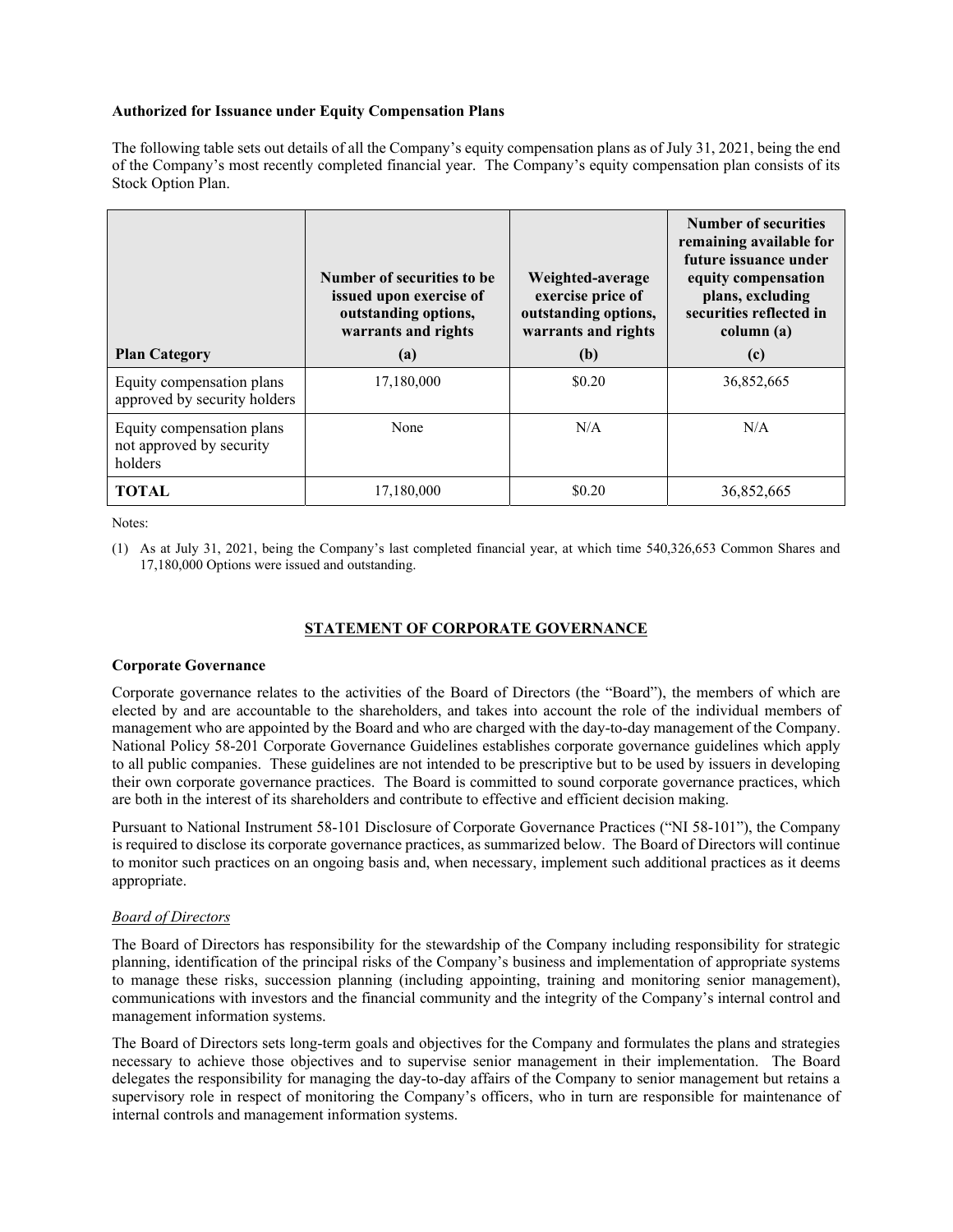As part of its ongoing review of business operations, the Board of Directors reviews, as frequently as required, the principal risks inherent in the Company's business including financial risks, through periodic reports from management of such risks, and assesses the systems established to manage those risks. Directly and through the audit committee of the Board, the Board also assesses the integrity of internal control over financial reporting and management information systems.

In addition to those matters that must, by law, be approved by the Board of Directors, the Board is required to approve any material dispositions, acquisitions and investments outside the ordinary course of business, long-term strategy, and organizational development plans. Management of the Company is authorized to act without Board approval, on all ordinary course matters relating to the Company's business.

The Board of Directors also monitors the Company's compliance with timely disclosure obligations and reviews material disclosure documents prior to distribution.

The Board of Directors is responsible for the appointment of senior management and monitoring of their performance.

The Board of Directors has not adopted a written mandate or code setting out the foregoing obligations, since it believes it is adequately governed by the requirements of applicable corporate and securities common and statute law which provide that the Board has responsibility for the stewardship of the Company.

The Board of Directors is currently comprised of five directors, two of which are non-independent directors. A director is "independent" if the director has no direct or indirect material relationship with the Company. A "material relationship" is a relationship which could, in the view of the Board, be reasonably expected to interfere with the exercise of a director's independent judgement. The independent members of the Board are D. Richard Skeith, Lisa Capparelli, and Ranson Shepherd. The non-independent directors are Paul Rosen, the Company's CEO and Brian Farrell, the Company's Interim CFO.

The Board believes that it functions independently of management. To enhance its ability to act independent of management, the Board may meet in the absence of members of management and the non-independent directors or may excuse such persons from all or a portion of any meeting where a potential conflict of interest arises or where otherwise appropriate.

#### **Other Directorships**

The following table sets out the directors of the Company who are directors of other reporting issuers:

| <b>Name of Director</b> | Name of other Reporting Issuer |
|-------------------------|--------------------------------|
| Paul Rosen              | Delic Holdings Corp.           |
|                         | Stemcell United Ltd.           |
| D. Richard Skeith       | Callitas Health Inc.           |
|                         | Ankh Capital Inc.              |

#### *Orientation and Continuing Education*

While the Company does not have formal orientation and training programs, new Board members are provided with:

- 1. Information respecting the functioning of the Board of Directors, committees and copies of the Company's corporate governance policies;
- 2. Access to recent and historical, publicly filed documents of the Company, management reports and the Company's internal financial information; and
- 3. Access to management, technical experts and consultants.

Board members are encouraged to communicate with management, auditors and technical consultants; to keep themselves current with industry trends and developments and changes in legislation with management's assistance and to attend related industry seminars and visit the Company's operations. Board members have full access to the Company's records.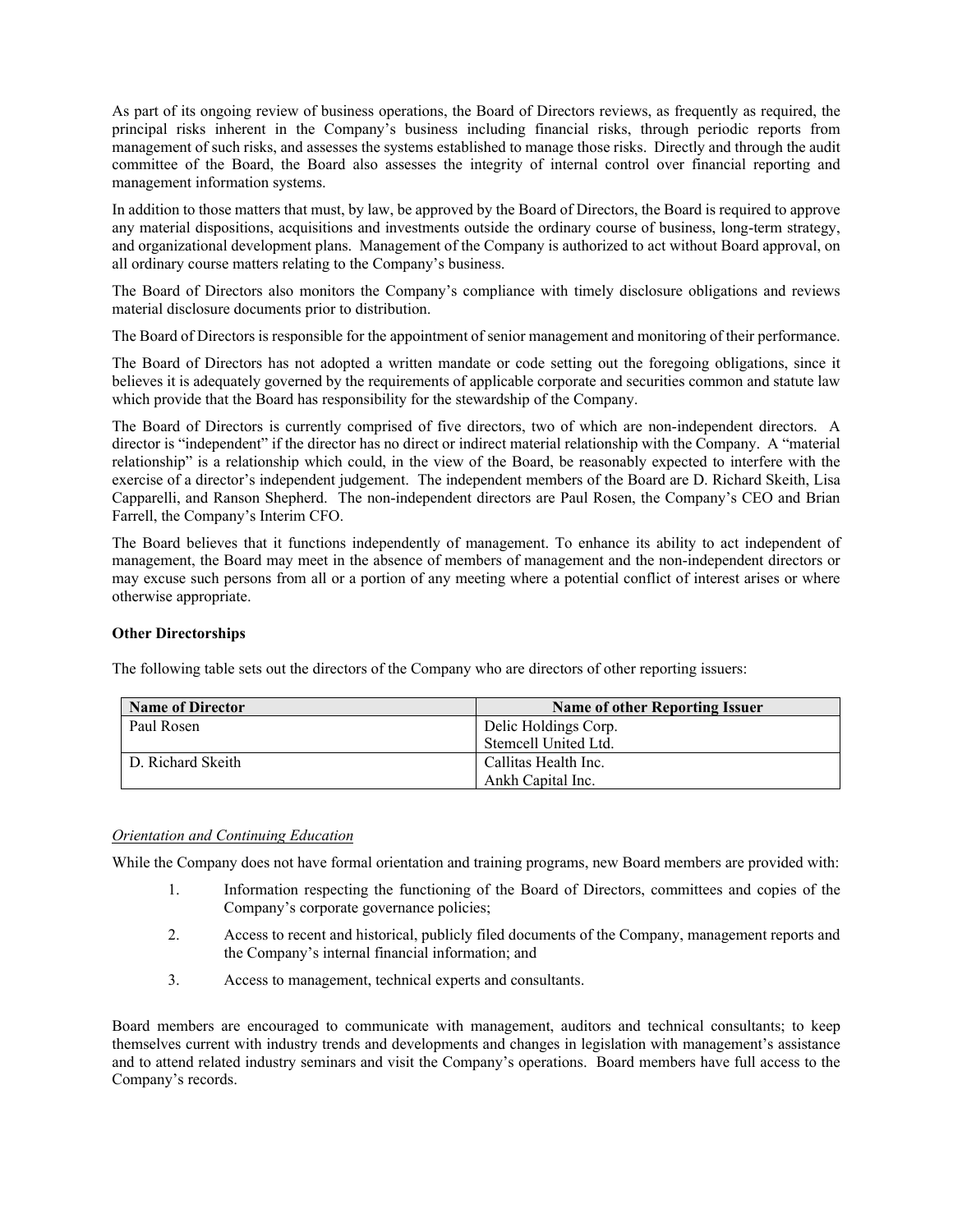#### *Ethical Business Conduct*

The Company has adopted a Code of Conflict policy, an Insider Trading policy and a Conflict of Interest policy. In addition, the Company's Board has found that the fiduciary duties placed on individual directors by the Company's governing corporate legislation and the common law and the restrictions placed by applicable corporate legislation on an individual directors' participation in decisions of the board in which the director has an interest have been sufficient to ensure that the board operates independently of management and in the best interests of the Company. Further, the Company's auditor has full and unrestricted access to the Audit Committee at all times to discuss the audit of the Company's financial statements and any related findings as to the integrity of the financial reporting process.

#### *Nomination of Directors*

The Company's Board considers its size each year when it considers the number of directors to recommend to the shareholders for election at the annual meeting of shareholders, taking into account the number required to carry out the Board's duties effectively and to maintain a diversity of views and experience.

The Company's Board does not have a nominating committee, and these functions are currently performed by the Company's Board as a whole. However, if there is a change in the number of directors required by the Company, this policy will be reviewed.

#### *Compensation*

The Company does not currently have a Compensation Committee, to determine compensation payable, the independent Directors review compensation paid for directors, officers and senior management of companies of similar size and stage of development and determines an appropriate compensation reflecting the need to provide incentive and compensation for the time and effort expended by the Directors and senior management while taking into account the financial and other resources of the Company. In setting the compensation the independent Directors annually review the performance of the officers, and senior management in light of the Company's objectives and consider other factors that may have impacted in the success of the Company in achieving its objectives.

#### *Other Board Committees*

The Board has no other committees other than the Audit Committee.

#### *Assessments*

The Board of Directors has not established a formal process to regularly assess the Board and the Audit Committee with respect to their effectiveness and contributions. Nevertheless, their effectiveness is subjectively measured on an ongoing basis by each director based on their assessment of the performance of the Board, the Audit Committee or the individual directors compared to their expectation of performance. In doing so, the contributions of an individual director are informally monitored by the other Board members, bearing in mind the business strengths of the individual and the purpose of originally nominating the individual to the Board.

#### *Diversity on the Board of Directors and among Executive Officers*

The Company does not currently have a formal diversity policy in place regarding gender representation on the Board or in executive officer positions. The Company believes in retaining the most qualified candidate for any position irrespective of gender, and recruitment efforts will continue to be governed by the principles set forth below.

The Company does not discriminate on the basis of race, national or ethnic origin, colour, religion, sex, age or mental or physical disability, or any other prohibited grounds of discrimination set forth in applicable federal or provincial law or guidelines. Directors, officers, contractors, consultants and employees are retained on the basis of their background, skills, relevant experience, education and potential to contribute to the success of the Company. In addition, candidates for Board membership are evaluated based upon their independence, qualifications to act as directors and other qualities which the board as a whole feels are appropriate to assist it in operating in an effective manner, with due regard for the benefits of diversity. Taken together, these diverse skills and backgrounds help to create a business environment that encourages a range of perspectives and fosters excellence in corporate governance, including the creation of shareholder value. Candidates for Board membership who are selected for nomination by the Board (or any committee of the Board established for such purpose from time to time) based on the foregoing criteria will be presented to shareholders for consideration without discrimination.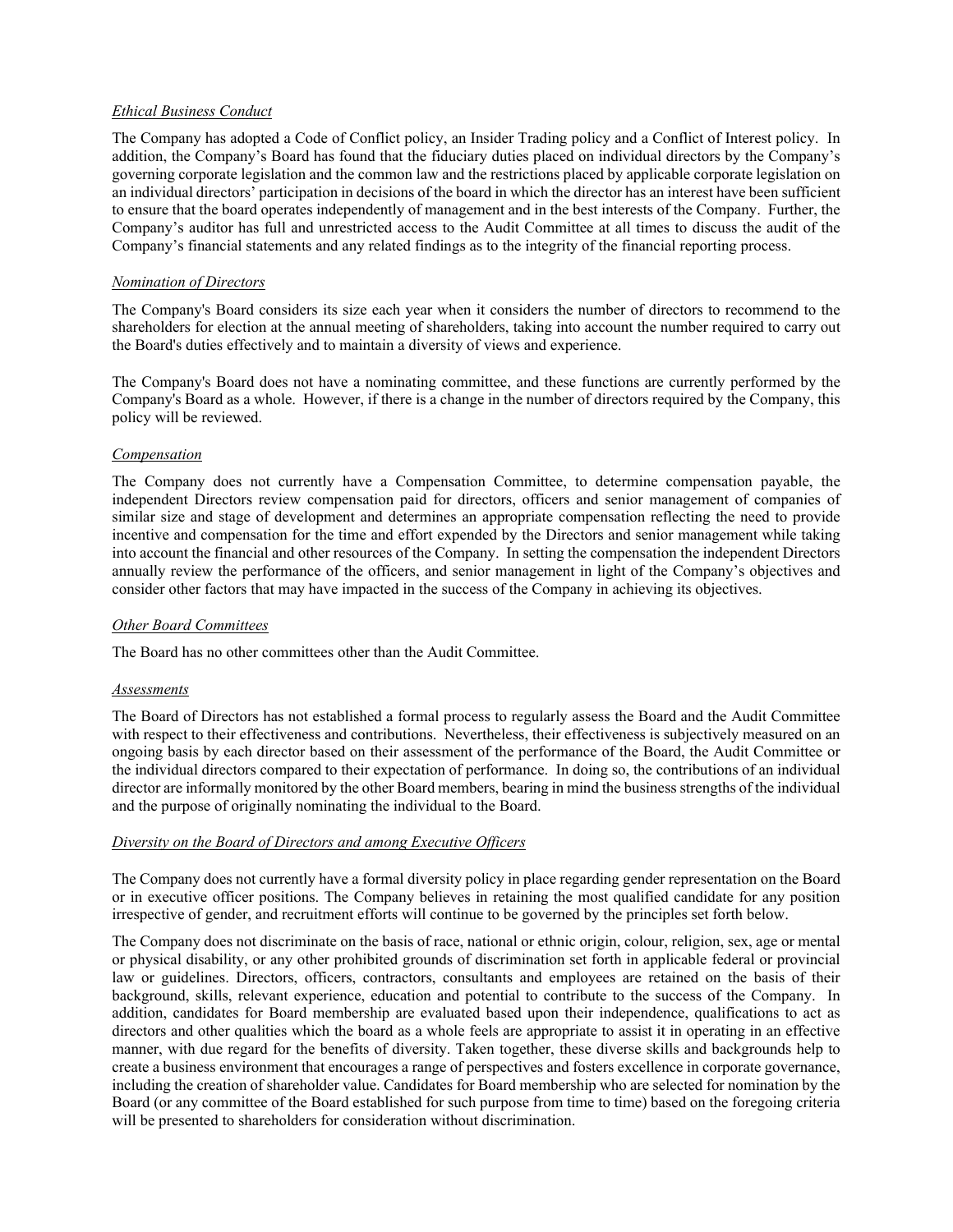#### **Audit Committee Disclosure**

Pursuant to section 224(1) of the Business Corporations Act (British Columbia), the policies of the CSE and National Instrument 52-110 Audit Committees ("NI 52-110"), the Company is required to have an Audit Committee comprised of not less than three directors, a majority of whom are not officers, control persons or employees of the Company or an affiliate of the Company. NI 52-110 requires the Company, as a venture issuer, to make certain disclosure concerning the constitution of its Audit Committee and its relationship with its independent auditor. The Audit Committee Charter is attached to this Information Circular as Schedule "A".

#### *Composition of the Audit Committee*

The following are the members of the Committee:

| Brian Farrell               | Non-Independent $^{(1)}$ | Financially literate <sup>(1)</sup> |
|-----------------------------|--------------------------|-------------------------------------|
| D. Richard Skeith           | Independent $(1)$        | Financially literate <sup>(1)</sup> |
| Ranson Shepherd             | Independent $(1)$        | Financially literate (1)            |
| 1. As defined in NI 52-110. |                          |                                     |

#### *Relevant Education and Experience*

**Brian Farrell** is a Chartered Accountant based in Edmonton, Alberta was a partner with a public accountancy firm for 35 years and has built a practice focusing on taxation, accounting, and providing financial advice to high net worth individuals. Mr. Farrell has also acted as the Chief Financial Officer to both a large privately held development company as well as three TSXV listed corporations.

**D. Richard Skeith** is a securities lawyer who has served on various audit committees and obtained financial experience and exposure to accounting and financial issues through his legal professional activities.

**Ranson Shepherd** is a self-employed businessman who has been in the cannabis and hemp industries for several years. Mr. Shepherd applies cannabis business modeling and progressive tactics to further advance the industrialization of the industry. Mr. Shepherd brings enterprise level proficiency in developing and executing strategies for operating and scaling businesses, by providing process and data driven management, planning, and business development solutions.

#### *Audit Committee Oversight*

At no time since the commencement of the Company's most recent completed financial year was a recommendation of the Committee to nominate or compensate an external auditor not adopted by the Board of Directors.

#### *Reliance on Certain Exemptions*

At no time since the commencement of the Company's most recently completed financial year has the Company relied on the exemption in Section 2.4 of NI 52-110 *(De Minimis Non-audit Services)*, or an exemption from NI 52-110, in whole or in part, granted under Part 8 of NI 52-110.

#### *External Auditor Service Fees (By Category)*

Aggregate fees paid to the Auditor during the financial years ended July 31, 2021 and 2020 were as follows:

| <b>Financial Year</b><br><b>Ended</b> | <b>Audit Fees</b> | <b>Audit Related Fees<sup>1</sup></b> | Tax Fees <sup>2</sup> | All Other Fees <sup>3</sup> |
|---------------------------------------|-------------------|---------------------------------------|-----------------------|-----------------------------|
| 2021                                  | \$257,612         | \$Nil                                 | \$102,845             | \$Nil                       |
| 2020                                  | \$248,745         | \$Nil                                 | \$122,516             | \$Nil                       |

**Notes:** 

1. Fees charged for assurance and related services reasonably related to the performance of an audit, and not included under "Audit Fees".

2. Fees charged (or estimated charges) for tax compliance, tax advice and tax planning services.

3. Fees for services other than disclosed in any other column.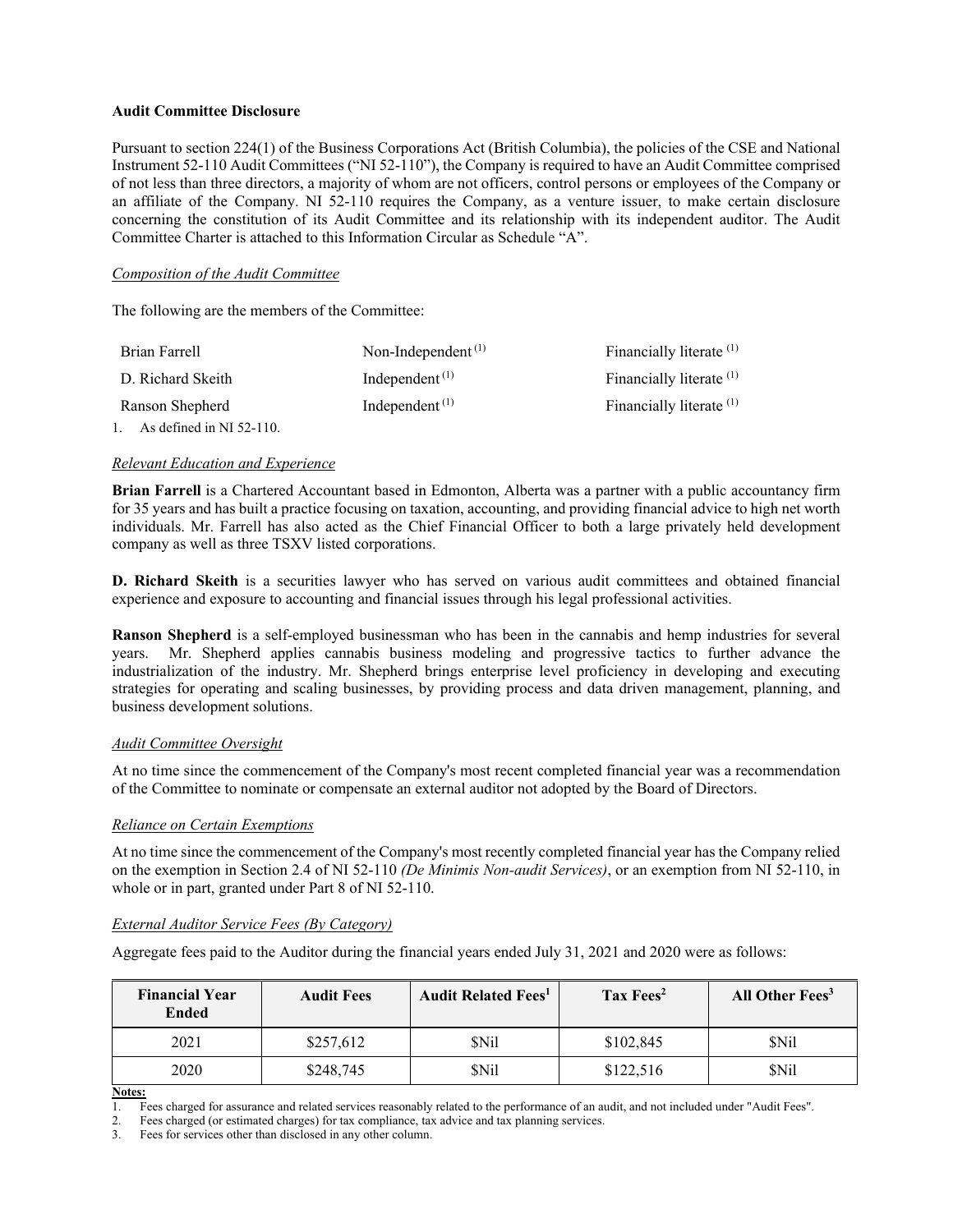### **PARTICULARS OF MATTERS TO BE ACTED UPON**

#### **A. Financial Statements**

The shareholders will receive and consider the audited financial statements of the Company for the fiscal year ended July 31, 2021 together with the auditor's report thereon. A copy of the financial statements is available for review on www.sedar.com.

#### **B. Election of Directors**

The term of office of each of the current directors will end at the conclusion of the Meeting. Unless the director's office is earlier vacated in accordance with the provisions of the *British Columbia Business Corporations Act*, each director elected will hold office until the conclusion of the next annual general meeting of the Company.

Management is proposing to fix the number for which positions exist on the Company's board at five (5).

The following table sets out the names of management's nominees for election as directors, all major offices and positions with the Company and any of its significant affiliates each now holds, each nominee's principal occupation, business or employment for the five preceding years for new director nominees, the period of time during which each has been a director of the Company and the number of Common Shares of the Company beneficially owned by each, directly or indirectly, or over which each exercised control or direction, as at the date of this Information Circular.

| <b>Name of Nominee, Current</b><br><b>Position with Company,</b>                 |                                                                                                                                                                                     | <b>Period From</b><br><b>Which Nominee</b> | Number of<br>Approximate         |
|----------------------------------------------------------------------------------|-------------------------------------------------------------------------------------------------------------------------------------------------------------------------------------|--------------------------------------------|----------------------------------|
| <b>Province and Country of</b><br><b>Residence</b>                               | <b>Principal Occupation</b>                                                                                                                                                         | <b>Has Been Director</b>                   | Voting Securities <sup>(1)</sup> |
| <b>Paul Rosen</b><br>Chief Executive Officer, and<br>Director<br>Toronto, Canada | CEO of 1933 Industries Inc.                                                                                                                                                         | September 1, 2020                          | $13,147,541^{(3)}$               |
| Brian Farrell $^{(2)}$<br>Interim CFO and Director<br>Alberta, Canada            | CPA CA, Brian Farrell<br>Professional Corporation                                                                                                                                   | March 15, 2018                             | 2,103,000                        |
| D. Richard Skeith <sup>(2)</sup><br>Director<br>Alberta, Canada                  | Partner at Dentons Canada LLP;<br>Previously Partner at Norton Rose<br>Fulbright Canada LLP (formerly<br>Macleod Dixon LLP) since 1995                                              | November 23, 2015                          | $7,374,900^{(4)}$                |
| Lisa Capparelli<br>Director<br>New York, USA                                     | Owner, LC Global<br>Communications 2014 – present;<br>Consultant, Revlon Global<br>Marketing 2017-2018; L'Oreal<br>USA, SVP/VP Integrated<br>Marketing Communications 2004-<br>2014 | January 23, 2020                           | N <sub>il</sub>                  |
| <b>Ranson Shepherd</b><br>Director<br>Las Vegas, USA                             | Self-Employed Businessman                                                                                                                                                           | February 15, 2022                          | Nil                              |

**Notes:** 

1. Voting securities beneficially owned, directly or indirectly, or over which control or direction is exercised.

2. Member of Audit Committee.

3. Of these shares 9,777,000 are owned by Edan Dean Consulting Inc. for which Mr. Rosen has direction and control over.

4. Of these shares 5,300,000 are owned by D.R. Skeith Professional Corp. for which Mr. Skeith has direction and control over.

The Company does not have an Executive Committee. The Board has established an Audit Committee, details of which are provided under the heading "Statement of Corporate Governance".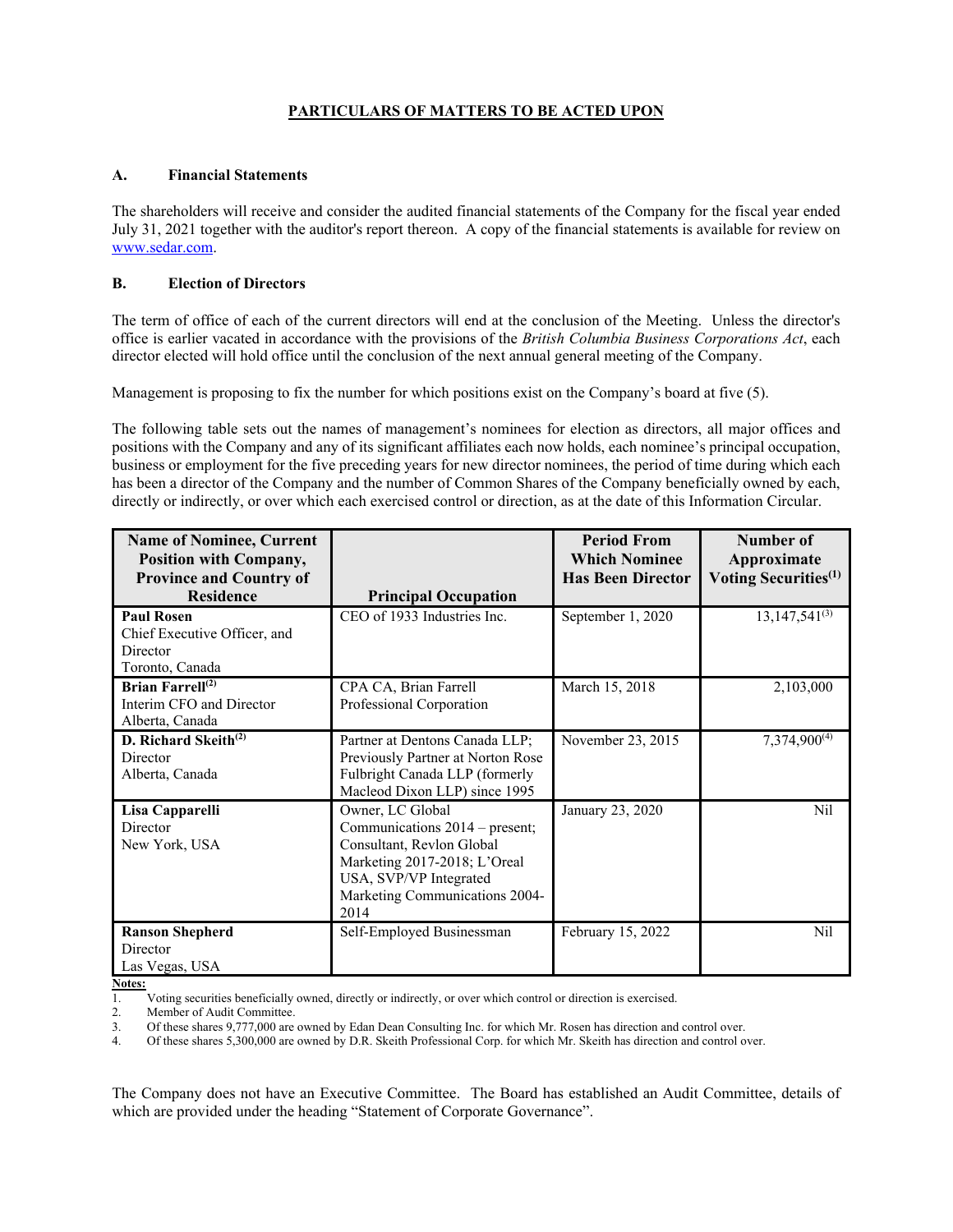Management does not contemplate that any of the nominees will be unable to serve as a director. However, if a nominee should be unable to so serve for any reason prior to the Meeting, the persons named in the enclosed form of proxy reserve the right to vote for another nominee in their discretion. **The persons named in the enclosed form of proxy intend to vote for the election of all of the nominees whose names are set forth above.** 

Except as noted below, as at the date of this Information Circular and within the ten years before the date of this Information Circular, no proposed director:

- (a) is or has been a director or executive officer of any Company (including the Company), that while that person was acting in that capacity:
	- i. was the subject of a cease-trade order or similar order or an order that denied the relevant Company access to any exemption under securities legislation, for a period of more than 30 consecutive days;
	- ii. was subject to an event that resulted, after the director or executive officer ceased to be a director or executive officer, in the Company being the subject of a cease trade or similar order or an order that denied the relevant Company access to any exemption under securities legislation, for a period of more than 30 consecutive days;
	- iii. within a year of that person ceasing to act in that capacity, became bankrupt, made a proposal under any legislation relating to bankruptcy or insolvency or was subject to or instituted any proceedings, arrangement or compromise with creditors or had a receiver, receiver manager or trustee appointed to hold its assets; or
- (b) has within 10 years before the date of the Information Circular became bankrupt, made a proposal under any legislation relating to bankruptcy or insolvency or was subject to or instituted any proceedings, arrangement or compromise with creditors or had a receiver, receiver manager or trustee appointed to hold the assets of the director, officers or shareholders.

Rick Skeith was a director of Leader Energy Services Ltd. ("Leader Energy"), which company announced that it filed a Notice of Intention to File a Proposal in accordance with 50.4(1) of the Bankruptcy and Insolvency Act. Pursuant to the filing, Leader Energy received creditor protection. Mr. Skeith resigned as a director of Leader Energy on February 17, 2015. Additionally, Mr. Skeith is an outside director of Callitas Health Inc. which company is currently subject to a cease trade order for failing to file current financial information.

#### **C. Appointment of Auditor**

Management recommends the re-appointment of MNP LLP, Chartered Professional Accountants, the present auditor, as the auditor of the Company to hold office until the close of the next annual meeting of the shareholders.

**Shares represented by proxies in favour of the management nominees will be voted in favour of the appointment of MNP LLP, Chartered Professional Accountants, as auditor of the Company and authorizing the Board to fix the auditor's remuneration, unless a shareholder has specified in his proxy that his shares are to be withheld from voting on the appointment of auditor.**

#### **DOCUMENTS INCORPORATED BY REFERENCE**

The following documents filed with the securities commissions or similar regulatory authorities in British Columbia, Alberta, Saskatchewan and Ontario are specifically incorporated by reference into, and form an integral part of, this information circular:

- Audited Annual Financial Statements for the year ended July 31, 2021; and
- Annual Management's Discussion and Analysis for the year ended July 31, 2021.

Copies of the documents incorporated herein by reference may be obtained by a shareholder upon request without charge from the Company at Suite 300, 1055 W. Hastings Street, Vancouver, BC, V6E 2E9. These documents are also available through the internet on SEDAR, which can be accessed at www.sedar.com.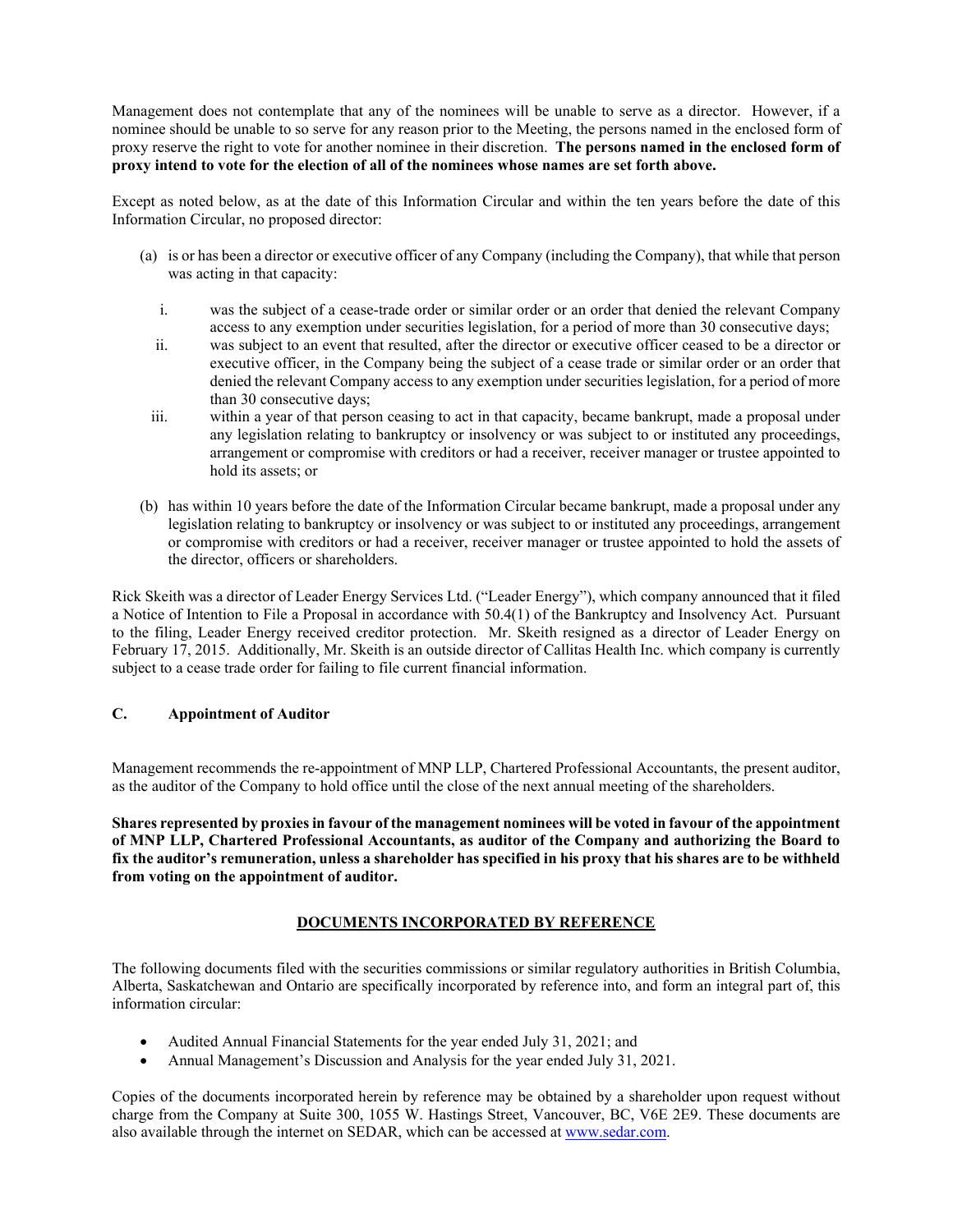#### **OTHER MATTERS**

Management of the Company is not aware of any other matter to come before the Meeting other than as set forth in the notice of Meeting. If any other matter properly comes before the Meeting, it is the intention of the persons named in the enclosed form of proxy to vote the shares represented thereby in accordance with their best judgment on such matter.

The contents of this Information Circular and its distribution to shareholders have been approved by the Board of the Company.

**DATED** at Vancouver, British Columbia, April 25, 2022.

#### **BY ORDER OF THE BOARD**

*/s/ "Paul Rosen"* 

#### **Paul Rosen, Chief Executive Officer**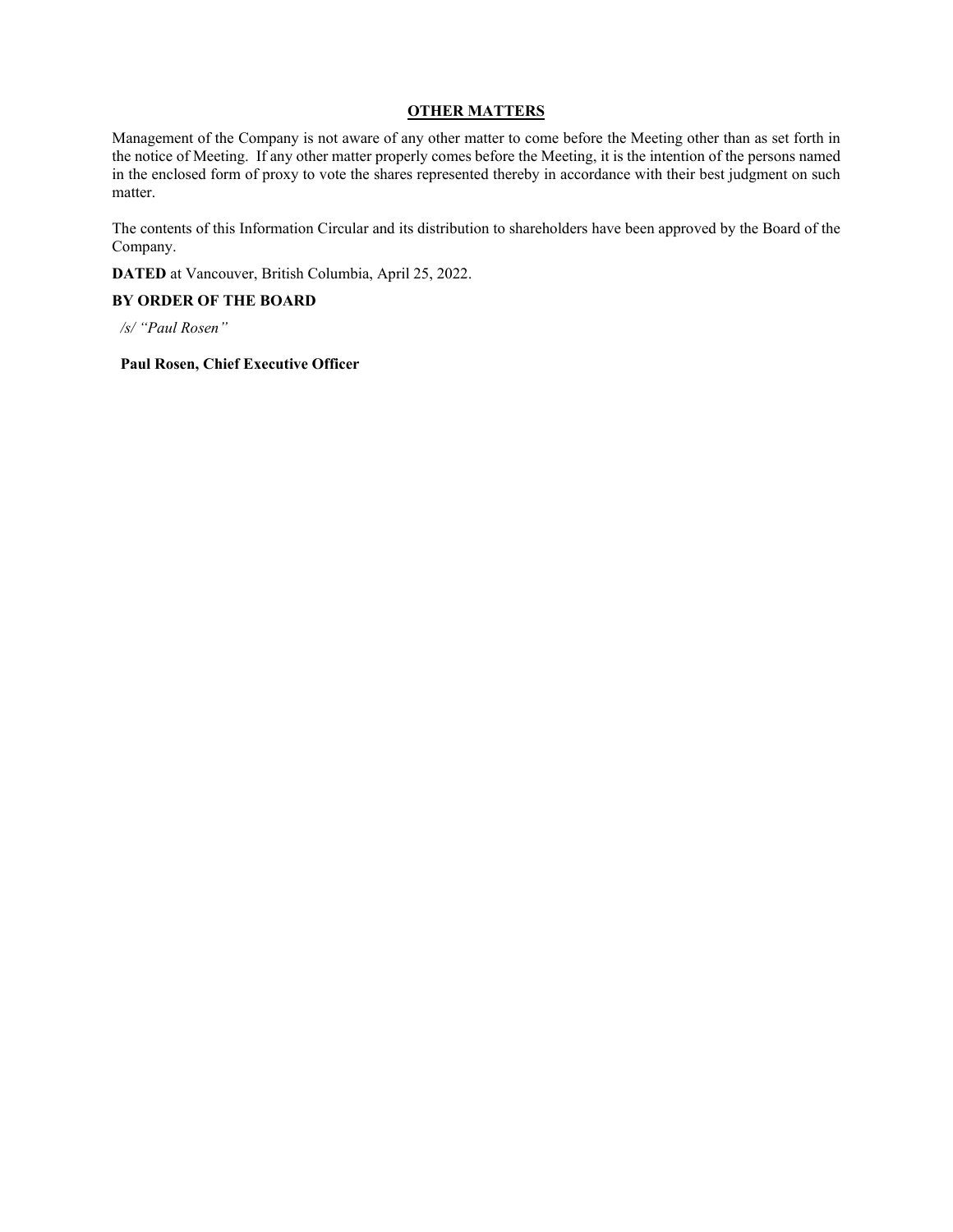### **SCHEDULE "A"**

The Audit Committee (the "**Committee**") of the Board of Directors (the "**Board**") of 1933 Industries Inc. (the "**Corporation**") shall have the oversight responsibility, authority and specific duties as described below.

#### *Composition*

The Committee will be comprised of two or more directors as determined by the Board. Each Committee member shall, to the extent possible, satisfy the independence, financial literacy and experience requirements of applicable securities laws and rules, any applicable stock exchange requirements and any other applicable regulatory rules. Determinations as to whether a particular director satisfies the requirements for membership on the Committee shall be made by the full Board.

Members of the Committee shall be appointed by the Board. Each member shall serve until his or her successor is appointed, unless he or she shall resign or be removed by the Board or he or she shall otherwise cease to be a director of the Corporation. The Board shall fill any vacancy if the membership of the Committee is less than two directors.

The Chair of the Committee may be designated by the Board or, if it does not do so, the members of the Committee may elect a Chair by vote of a majority of the full Committee membership.

#### *Communication, Authority to Engage Advisors and Expenses*

The Committee shall have access to such officers and employees of the Corporation, the Corporation's external auditor and to such information respecting the Corporation, as it considers to be necessary or advisable in order to perform its duties and responsibilities.

The Committee provides an avenue for communication, particularly for outside directors, with the external auditor, on the one hand, and senior management and the Board, on the other hand. The external auditor shall have a direct line of communication to the Committee through its Chair and shall report directly to the Committee. The Committee, through its Chair, may contact directly any employee of the Corporation, and any employee may bring before the Committee, on a confidential basis, any matter involving the Corporation's financial practices or transactions.

The Committee has the authority to engage independent counsel and other advisors as it determines necessary to carry out its duties and to set the compensation for any such counsel and advisors. Any engagement of independent counsel or other advisors is to be at the Corporation's expense.

The Corporation shall be responsible for all expenses of the Committee that are deemed necessary or appropriate by the Committee in carrying out its duties.

#### *Meetings and Record Keeping*

Meetings of the Committee shall be conducted as follows:

- 1. the Committee shall meet at least four times annually at such times and at such locations as the Chair of the Committee shall determine, provided that meetings shall be scheduled so as to permit timely review of the quarterly and annual financial statements and reports. The external auditor or any two members of the Committee may also request a meeting of the Committee;
- 2. the quorum for meetings shall be a majority of the members of the Committee, present in person or by telephone or by other telecommunication device that permits all persons participating in the meeting to hear each other;
- 3. if the Chair of the Committee is not present at any meeting of the Committee, one of the other members of the Committee who is present at the meeting shall be chosen by the Committee to preside at the meeting;
- 4. the Chair shall, in consultation with the President and Chief Executive Officer and management and in consultation with the auditor, establish the agenda for the meetings and instruct management to ensure that properly prepared agenda materials are circulated to the Committee;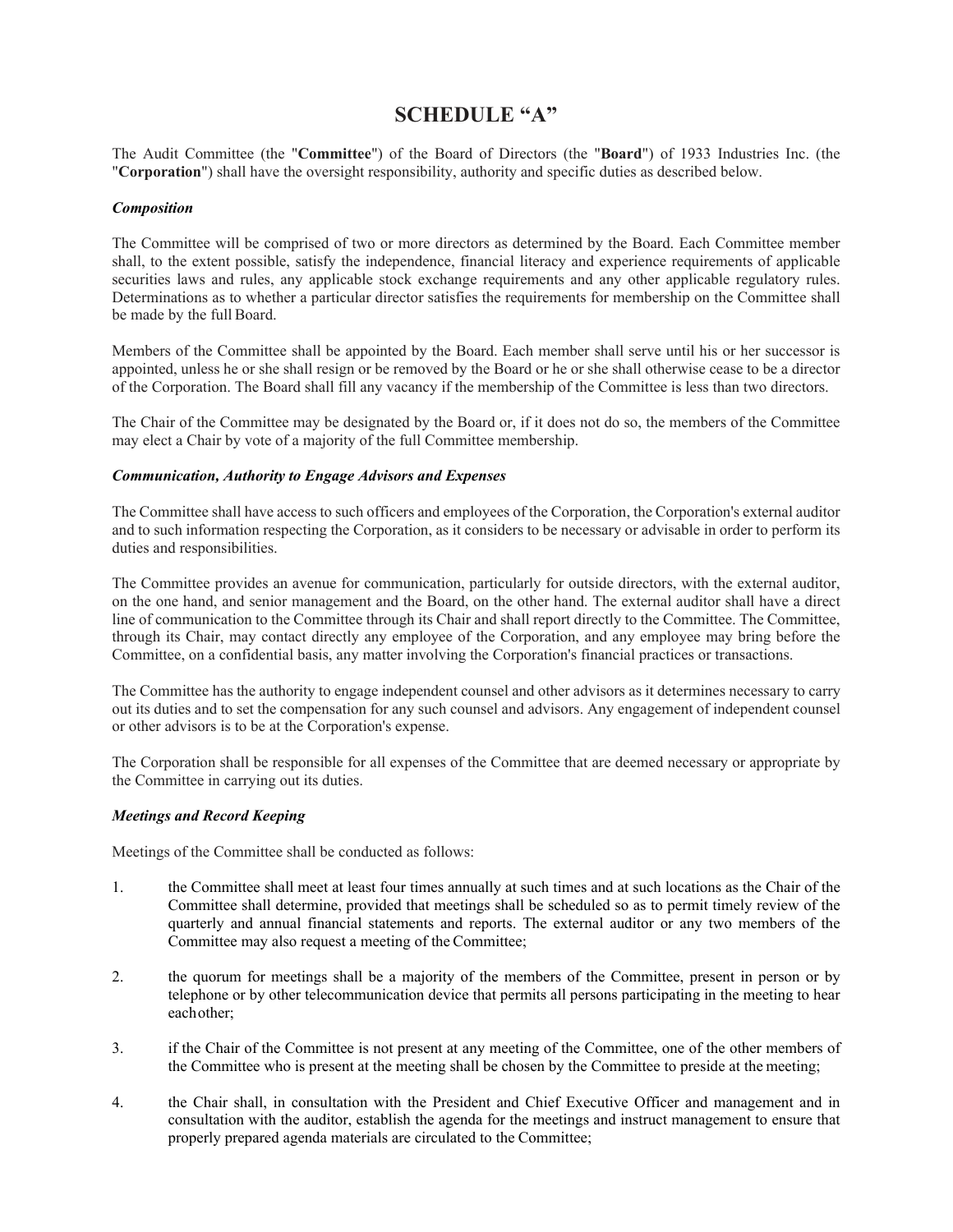- 5. every question at a Committee meeting shall, if necessary, be decided by a majority of the votes cast;
- 6. the President and Chief Executive Officer and the Chief Financial Officer shall be available to advise the Committee, shall receive notice of meetings and may attend meetings of the Committee at the invitation of the Chair of the Committee. Other management representatives may be invited to attend as necessary; and
- 7. the Corporate Secretary or, in the absence of the Corporate Secretary, a Committee member or any other person selected by the Committee, shall act as secretary for the purpose of recording the minutes of each meeting.

The Committee shall provide the Board with a summary of all meetings together with a copy of the minutes from such meetings. Where minutes have not yet been prepared, the Chair shall provide the Board with oral reports on the activities of the Committee. All information reviewed and discussed by the Committee at any meeting shall be referred to in the minutes and made available for examination by the Board upon request to the Chair.

#### *Responsibilities*

The Committee is part of the Board. Its primary functions are to assist the Board in fulfilling its oversight responsibilities with respect to: (i) the oversight, review and approval of the financial statements and the accounting and financial reporting processes of the Corporation; (ii) the assessment of the system of internal controls that management has established; and (iii) the external audit process. In addition, the Committee shall assist the Board, as requested, in fulfilling its oversight responsibilities with respect to (i) financial policies and strategies; (ii) financial risk management practices; and (iii) transactions or circumstances which could materially affect the financial profile of the Corporation.

The Committee shall be directly responsible, in its capacity as a committee of the Board, for recommending the external auditor, approving the compensation and retention of the external auditor and overseeing the work of the external auditor and the relationship of the external auditor with the Corporation (including the resolution of disagreements between management and the external auditor regarding financial reporting).

The Committee should have a clear understanding with the independent auditor that they must maintain an open and transparent relationship with the Committee, and that the ultimate accountability of the independent auditor is to the shareholders of the Corporation.

#### *Specific Duties*

#### *A. Relationship with External Auditor*

The Committee shall:

- 1. consider and make a recommendation to the Board as to the appointment or re-appointment of the external auditor;
- 2. consider and make a recommendation to the Board as to the compensation of the external auditor which is to be paid by the Corporation;
- 3. oversee the work of the external auditor in performing their audit or review services, and oversee the resolution of any disagreements between management of the Corporation and the external auditor;
- 4. review and discuss with the external auditor all significant relationships that the external auditor and its affiliates have with the Corporation and its affiliates in order to determine the external auditor's independence, including, without limitation:
	- (a) requesting, receiving and reviewing, on a periodic basis, a formal written statement from the external auditor delineating all relationships that may reasonably be thought to bear on the independence of the external auditor with respect to the Corporation;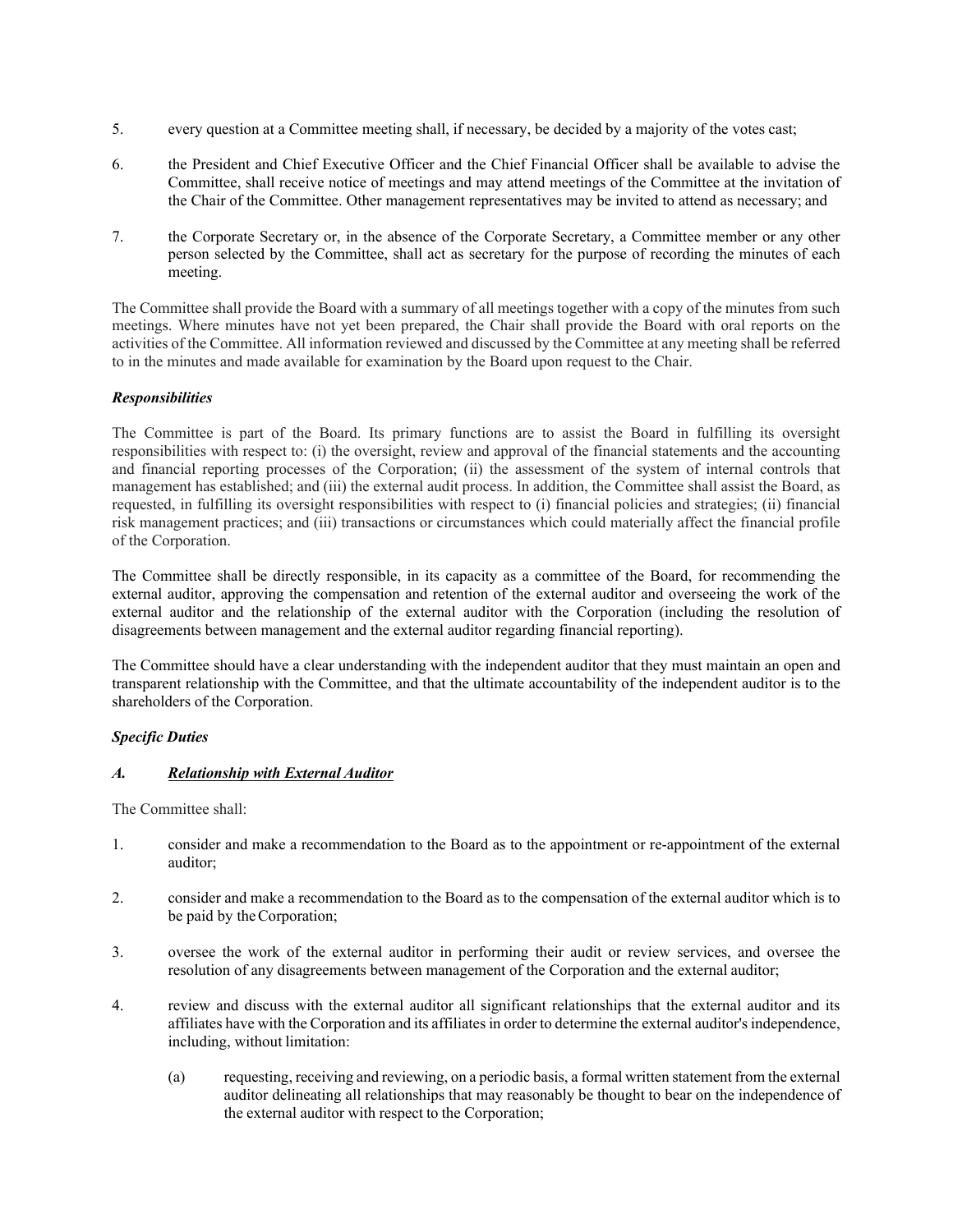- (b) discussing with the external auditor any disclosed relationships or services that may impact the objectivity and independence of the external auditor; and
- (c) recommending that the Board take appropriate action in response to the external auditor's report to satisfy itself of the external auditor's independence;
- 5. review and discuss the audit plan of the external auditor with the external auditor, including the staffing thereof, prior to the commencement of the audit;
- 6. as may be required by applicable securities laws, rules and guidelines, either:
	- (a) pre-approve all non-audit services to be provided by the external auditor to the Corporation (and its subsidiaries, if any), or, in the case of *de minimus* non-audit services, approve such non-audit services prior to the completion of the auditor;
	- (b) adopt specific policies and procedures for the engagement of the external auditor for the purposes of the provision of non-audit services; and
- 7. review and approve the hiring policies of the Corporation regarding partners and employees and former partners and employees of the present and former external auditor of the Corporation.

#### *B. Financial Statements and Financial Reporting*

The Committee shall:

- 1. review with management and the external auditor, and recommend to the Board for approval, the annual financial statements of the Corporation and related financial reporting, including management's discussion and analysis and earnings press releases. In particular, the Committee's review of such financial statements should include, but not be limited to:
	- (a) reviewing changes in accounting principles, or in their application, which may have a material effect on the current or future years' financial statements;
	- (b) reviewing significant accruals, reserves or other estimates;
	- (c) reviewing the accounting treatment of unusual or non-recurring transactions; and
	- (d) reviewing disclosure requirements for commitments and contingencies;
- 2. upon completion of each audit, review with the external auditor the results of such audit. This process should include but not be limited to:
	- (a) reviewing the scope and quality of the audit work performed;
	- (b) reviewing the capability of the Corporation's financial personnel;
	- (c) reviewing the co-operation received from the Corporation's financial personnel during the audit;
	- (d) reviewing the internal resources used;
	- (e) reviewing significant transactions outside of the normal business of the Corporation; and
	- (f) reviewing significant proposed adjustments and recommendations for improving internal accounting controls, accounting principles or management systems;
- 3. review with management, and recommend to the Board for approval, the interim financial statements of the Corporation and related financial reporting, including management's discussion and analysis and earnings press releases;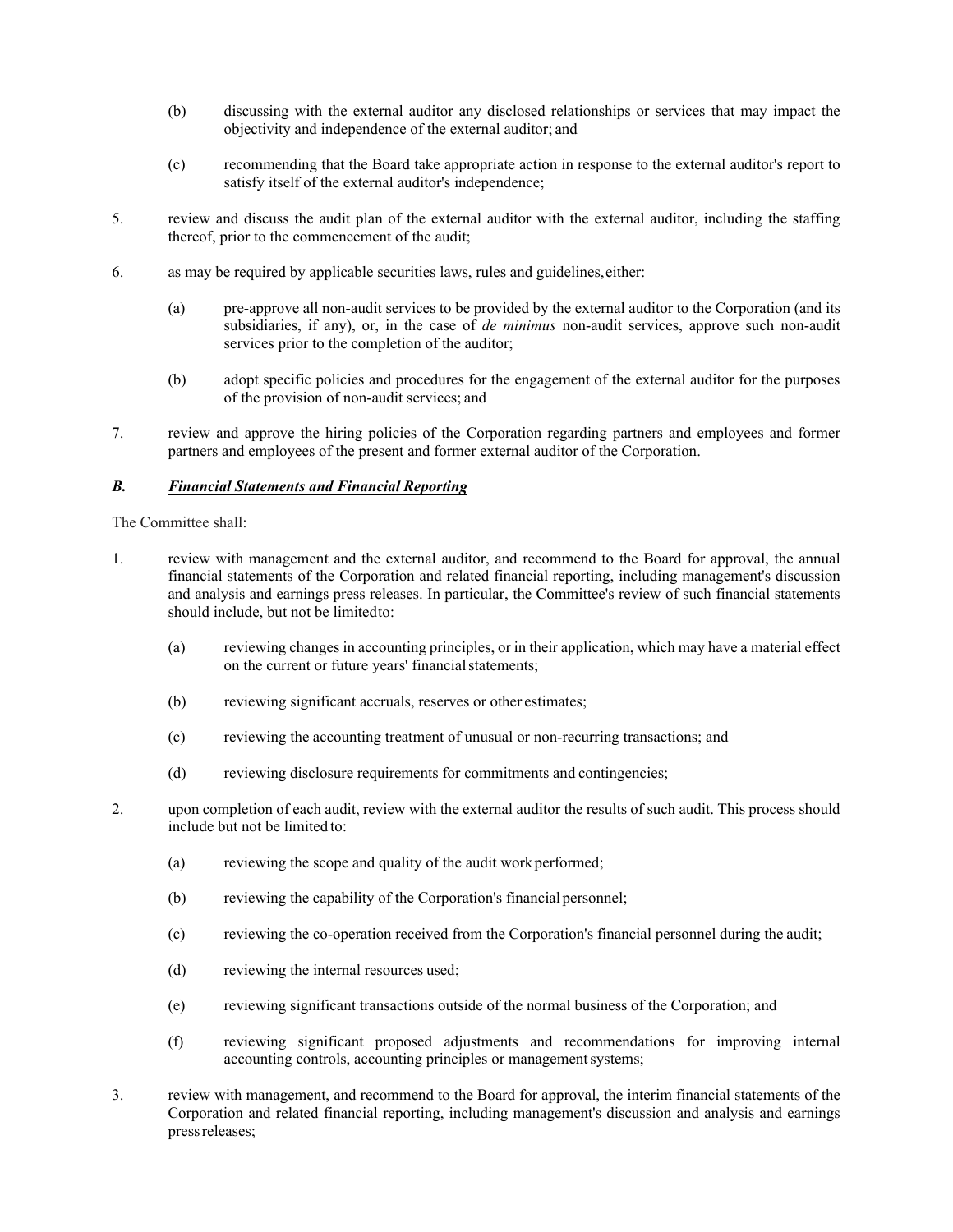- 4. review with management and recommend to the Board for approval, any financial statements of the Corporation which have not previously been approved by the Board and which are to be included in a prospectus or other public disclosure document of the Corporation;
- 5. consider and be satisfied that adequate policies and procedures are in place for the review of the Corporation's public disclosure of financial information extracted or derived from the Corporation's financial statements (other than public disclosure referred to in clauses B.1 and B.3 above), and periodically assess the adequacy of such procedures;
- 6. review with management, the external auditor and, if necessary, legal counsel, any litigation, claim or contingency, including tax assessments, that could have a material effect upon the financial position of the Corporation, and the manner in which these matters may be, or have been, disclosed in the financial statements; and
- 7. review accounting, tax, legal and financial aspects of the operations of the Corporation as the Committee considers appropriate.

#### *C. Internal Controls*

The Committee shall review with management and the external auditor, the adequacy and effectiveness of the internal control and management information systems and procedures of the Corporation (with particular attention given to accounting, financial statements and financial reporting matters) and determine whether the Corporation is in compliance with applicable legal and regulatory requirements and with the Corporation's policies.

#### *D. Financial Risk Management*

The Committee may, if requested:

- 1. review the appropriateness and effectiveness of the Corporation's policies and business practices which impact on the financial integrity of the Corporation, including those relating to insurance, accounting, management reporting and risk management;
- 2. review with management and the external auditor their assessment of the significant financial risks and exposures of the Corporation and discuss with management the steps which the Corporation has taken to monitor and control such exposures;
- 3. review current and expected future compliance with covenants under any financing agreements;
- 4. review the activities of the Corporation's marketing group and the financial risks arising from such activities;
- 5. review the insurance program including coverage for such things as business interruption, general liabilities, and directors and officers liability;
- 6. review any other significant financial exposures including such things as tax audits, government audits or any other activities that expose the Corporation to the risk of a material financial loss;
- 7. report the results of such reviews to the Board for the purpose of assisting the Board in identifying the principal business risks associated with the businesses of the Corporation; and
- 8. review the appropriateness of the policies and procedures used in the preparation of the Corporation's financial statements and other required disclosure documents, and consider recommendations for any material change to such policies.

#### *E. Procedure For Complaints and Employee Submissions*

The Committee shall establish procedures for: (i) the receipt, retention and treatment of complaints received by the Corporation regarding accounting, internal accounting controls, or auditing matters; and (ii) the confidential,